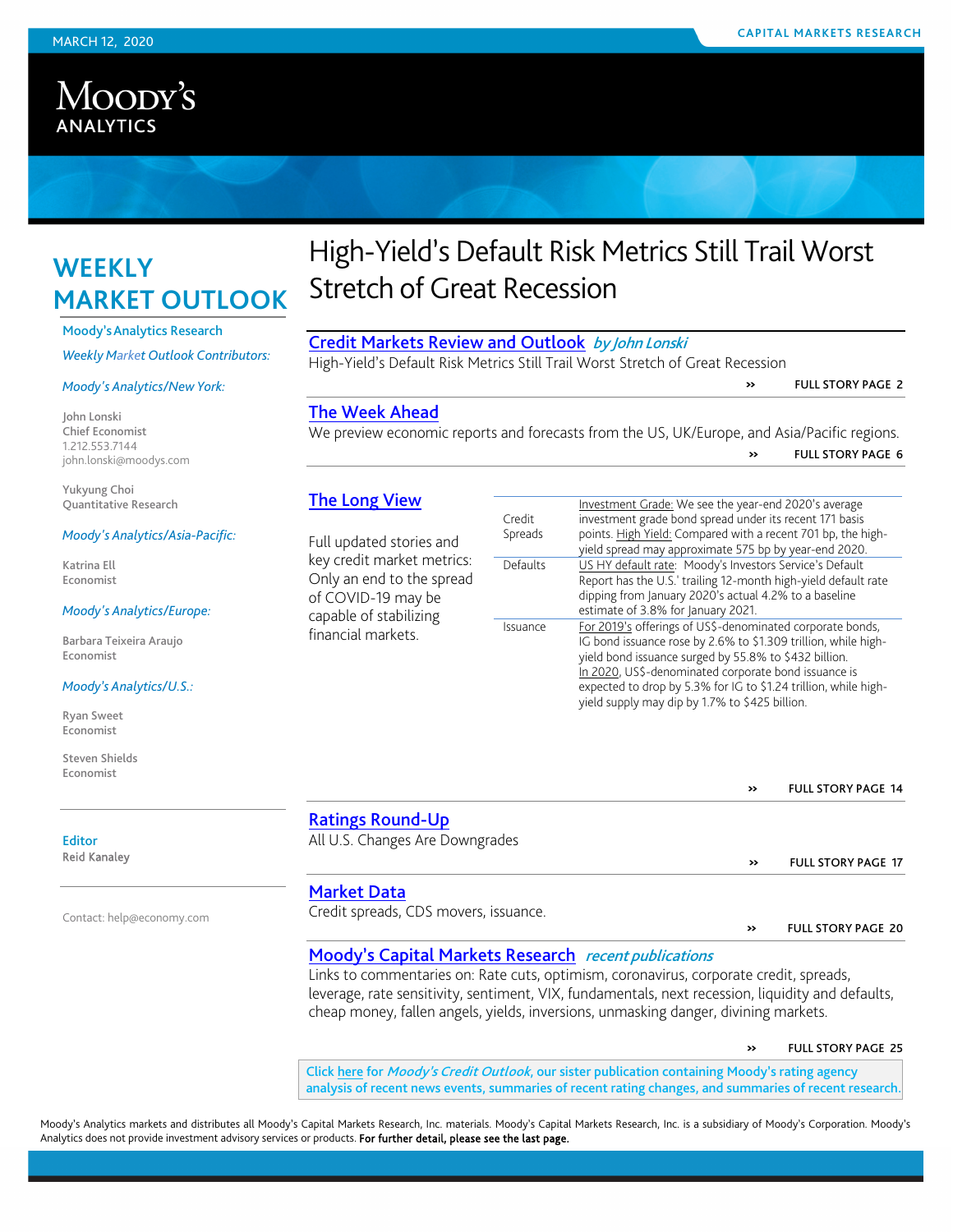### Credit Markets Review and Outlook

By John Lonski, Chief Economist, Moody's Capital Markets Research, Inc.

### High-Yield's Default Risk Metrics Still Trail Worst Stretch of Great Recession

A March madness of a different sort continues. As of the afternoon of March 12, the market value of U.S. common stock was a deep 26% under its close of January 17, 2020, or the last trading day before COVID-19 first rattled U.S. financial markets.

By itself, the \$9-trillion plunge in the market value of U.S. common stock since January 17 will slow business and consumer spending, as well as reducing the credit quality of businesses and households. As the market value of business assets declines, so does the value of the collateral backing business-sector debt.

Of critical importance is how the widespread plunge in equity prices and the swelling of corporate credit spreads anticipates a disruptive contraction of core profits. The realization of an expected shrinkage of corporate earnings would probably trigger cutbacks in capital spending and a wave of layoffs. Yes, the equity market and Treasury bond market now signal the likelihood of a recession.

The unknown costs of COVID-19 may continue to lower the value of earnings-sensitive securities. Calling a bottom is a fools game until the spread of COVID-19 halts. For now, policies to limit the spread of COVID-19 are probably much more important to financial markets than are fiscal and monetary stimulus programs.

A widespread pulling back of social interaction in the U.S. may be inevitable. Nevertheless, a self-inflicted near-term shrinkage of U.S. business activity may be preferable to an eventually deeper and involuntary, long-term contraction of activity if COVID-19 risks are not quickly encountered head on. Several weeks of downtime today may be the more attractive choice compared to possibly many months of downtime in the future. The barring of fans from 2020's March Madness college basketball tournament, as well as the suspension of the remainder of the National Basketball Association and National Hockey League seasons, may be important early steps toward incurring some pain today in order to avoid far more misery in the future.

#### Equity Slump Heightens Default Risk

The equity and corporate debt markets are closely linked. Moody's Analytics' expected default frequency metrics provide insight regarding how equity price slumps influence default risk. The EDF, or the estimated probability of default over a one-year span, will be greater the (i) lower is the market value of a firm's net worth, or the market value of business assets less liabilities, and (ii) the more volatile is the market value of a firm's business assets.

The average EDF metric of U.S./Canadian high-yield issuers has increased from January 17's 4.40% to March 11's 8.25%, which is the highest since the 8.30% of February 5, 2016. In all likelihood, the average high-yield EDF will soon surpass February 11, 2016's profits-recession high of 8.51%. However, the highyield EDF might continue to remain under its most perilous Great Recession averages of 10.16% for 2008's final quarter and 13.07% for 2009's first quarter.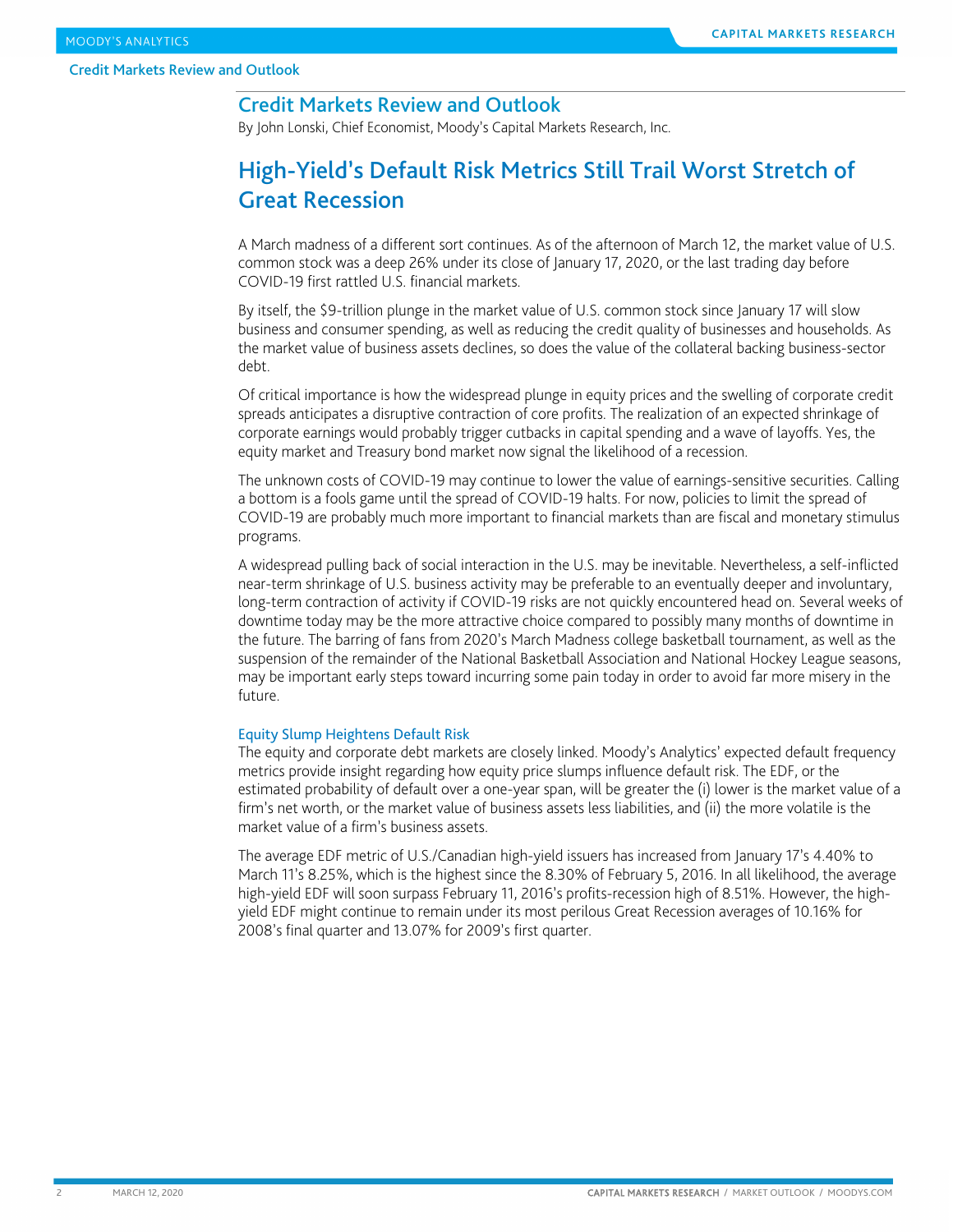

#### Average High-Yield EDF Warns of Much Wider High-Yield Bond Spread

The recent average high-yield EDF of 8.25% and its nearly four percentage point increase over the last three months favor an 879-basis point midpoint for a composite high-yield bond spread. Nevertheless, the high-yield bond spread was recently a narrower 700 bp, which nearly doubled the 362 bp of January 17. However, March 11's composite high-yield bond spread was well under February 11, 2016's 899 bp high of the last profits recession.



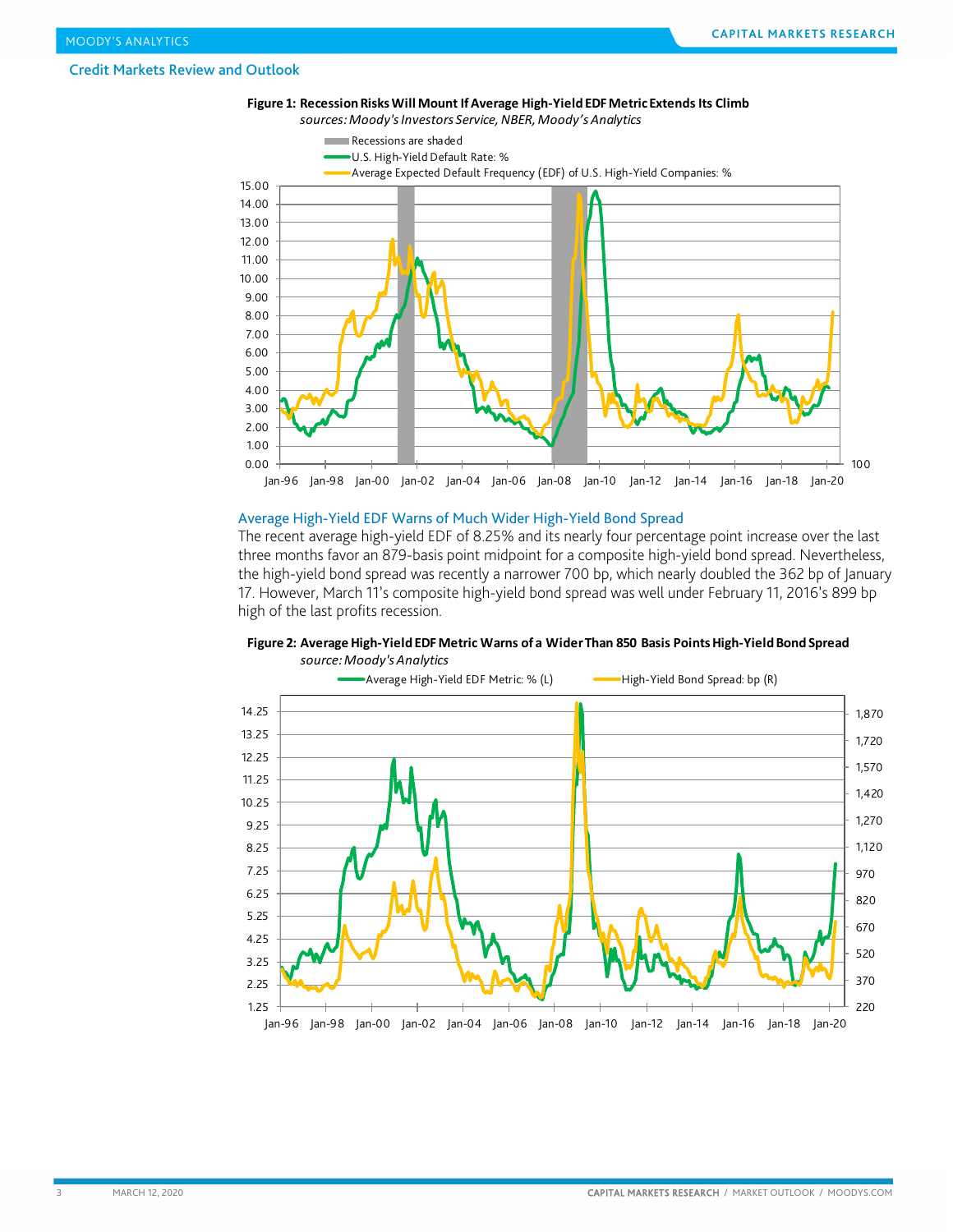#### But, Median High-Yield EDF Metric Favors Thinner High-Yield Bond Spread

Meanwhile, the median high-yield EDF metric increased from January 17's 0.30% to March 11's 0.94%. The latter is the highest median high-yield EDF since the 0.95% of February 11, 2016. Despite February 11, 2016's very wide 899 bp high-yield bond spread, March 11's median high-yield EDF favors a narrower 594 bp spread from a long-term perspective.

Coincidentally, the 737 bp average for the high-yield bond spread predicted by the average and median high-yield EDFs happens to be relatively close to the actual 701 bp.

#### Oil Price Crash Slashes High-Yield Returns

Reflecting a 47% crash by the per barrel price of WTI crude oil since January 17, Credit Suisse's high-yield bond total returns from the end of 2019 through March 10 show that the -26.4% return from energycompany bonds is much weaker than high-yield's second worst 2020-to-date total return of -8.1% from gaming/leisure company bonds. For all U.S. high-yield bonds, the 2020-to-date total return was -5.7% as of March 10. Energy company bonds comprise roughly 11.5% of the high-yield bond universe.

It is worth noting that MA's industrial metals price index was off by a shallower 10.3% from January 17 through March 11. The base metals price index needs to drop by another 25.8% to return to its low of January 12, 2016, while the price of WTI crude needs to fall by 15.3% to match its \$26.21 per barrel low of February 11, 2016. Perhaps, the lack of a deeper drop by the industrial metals price index may be ascribed to a stabilization of Chinese manufacturing activity.

#### Baa Industrial-Company Bond Yield Spread Widens to High of 2015-2016 Profits Recession

You are guilty of hyperbole if you liken current corporate credit market conditions to those of the Great Recession. For example, though MA's long-term Baa-rated industrial company bond yield spread widened from January 17's 171 bp to March 9's latest high of 288 bp, it was much thinner than its 545 bp average of 2008's final quarter, where the latter included a 589 bp average for December 2008.

Nevertheless, things have turned ugly for the Baa ratings category. After sinking to March 6's 64-year low of 3.56%, MA's long-term Baa industrial company bond yield subsequently rose to March 11's 4.15%. Though the latter barely exceeds its fourth-quarter 2019 average of 4.09%, the widening of the longterm Baa industrial bond yield spread from March 6's already well above average 227 bp to March 11's 276 bp shows that investors are very worried about an impending jump in fallen-angel downgrades. Ordinarily, credit conditions for medium-grade corporate borrowers deteriorate whenever Baa-grade bond yields increase while Treasury bond yields decline.



#### **Figure 3: Long-Term Baa Industrial Company Bond Yield Spread Does Not Yet Assure an Impending Recession** *sources: NBER, Moody's Analytics*

Oct-80 Feb-83 Jun-85 Oct-87 Feb-90 Jun-92 Oct-94 Feb-97 Jun-99 Oct-01 Feb-04 Jun-06 Oct-08 Feb-11 Jun-13 Oct-15 Feb-18 Jun-20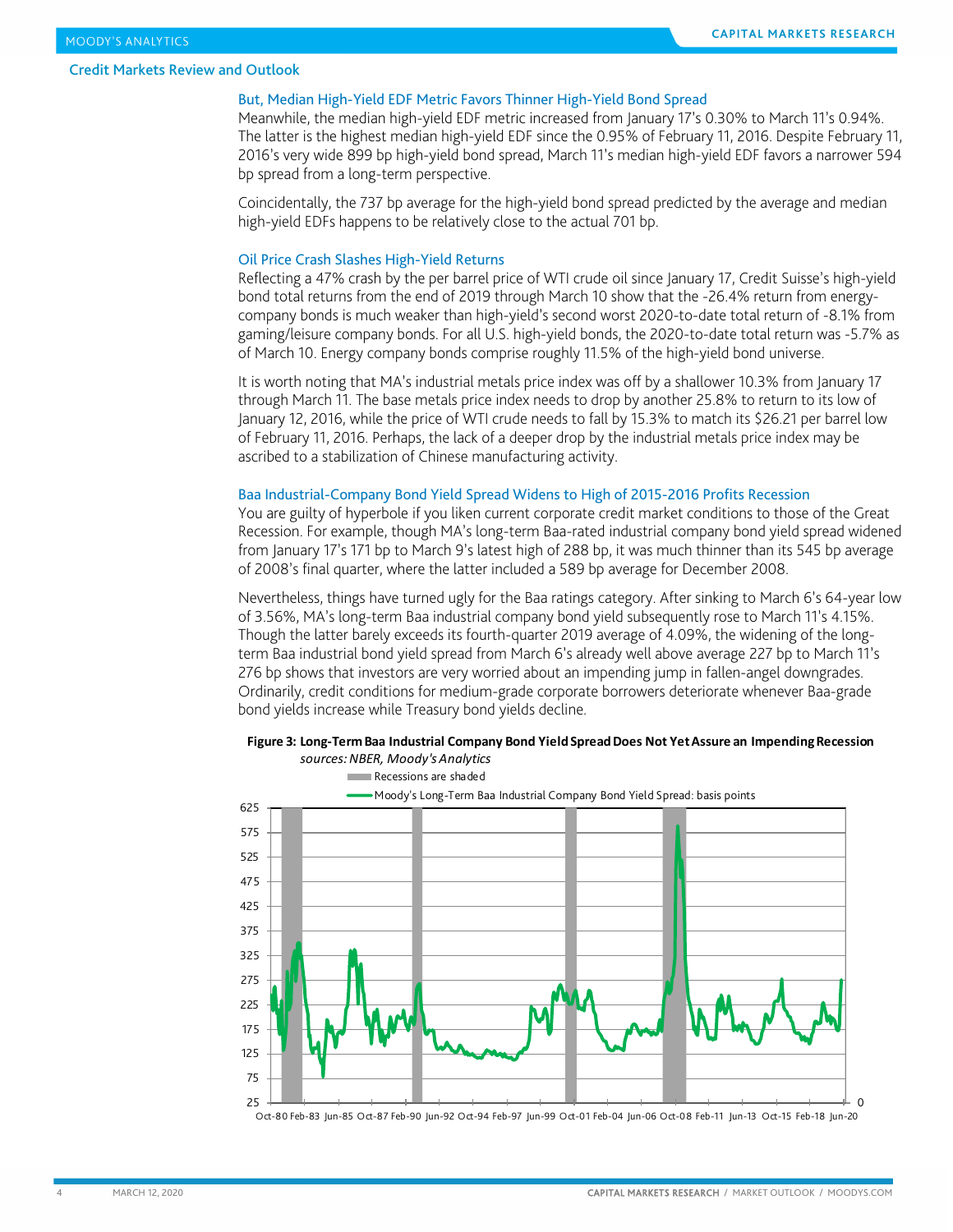#### Average Baa3 EDF Metric Tops Q4-2008's Mean

The rise by the average Baa3 EDF metric from January 17's 0.32% to March 11's 1.27% may seem tame compared to the concurrent rise by the high-yield EDF, but the recent average Baa3 EDF easily surpassed January 19, 2016's 0.64% high of 2015-2016's profits recession. Though the recent average Baa3 EDF is greater than its 1.20% average of 2008's final quarter, it still trails its 1.58% average of 2009's first quarter. Moreover, though March 11's Baa3 EDF metric was the highest since April 8, 2009's 1.35%, it was considerably under its 2.51% record-high of March 9, 2009.





Jun-02 Jun-03 Jun-04 Jun-05 Jun-06 Jun-07 Jun-08 Jun-09 Jun-10 Jun-11 Jun-12 Jun-13 Jun-14 Jun-15 Jun-16 Jun-17 Jun-18 Jun-19 Jun-20

In addition, the average Baa3 EDF is perhaps now being skewed higher by problems emanating from relatively few industries. Such an inference is drawn from March 11's relatively low median Baa3 EDF of 0.12%. By contrast, the statistical record suggests that an average Baa3 EDF of 1.27% is typically accompanied by a higher median Baa3 EDF of 0.36%.

At the seven-year maturity, which is much shorter than the longer than 20-year average maturity of the Moody's Analytics long-term Baa industrial company bond yield, the median Baa3 yield spread widened from January 17's 168 bp to March 11's 272 bp. However, the median seven-year Baa3 yield spread averaged a wider 297 bp during October 2015 through March 2016, during which time it peaked at the 337 bp of February 26, 2016.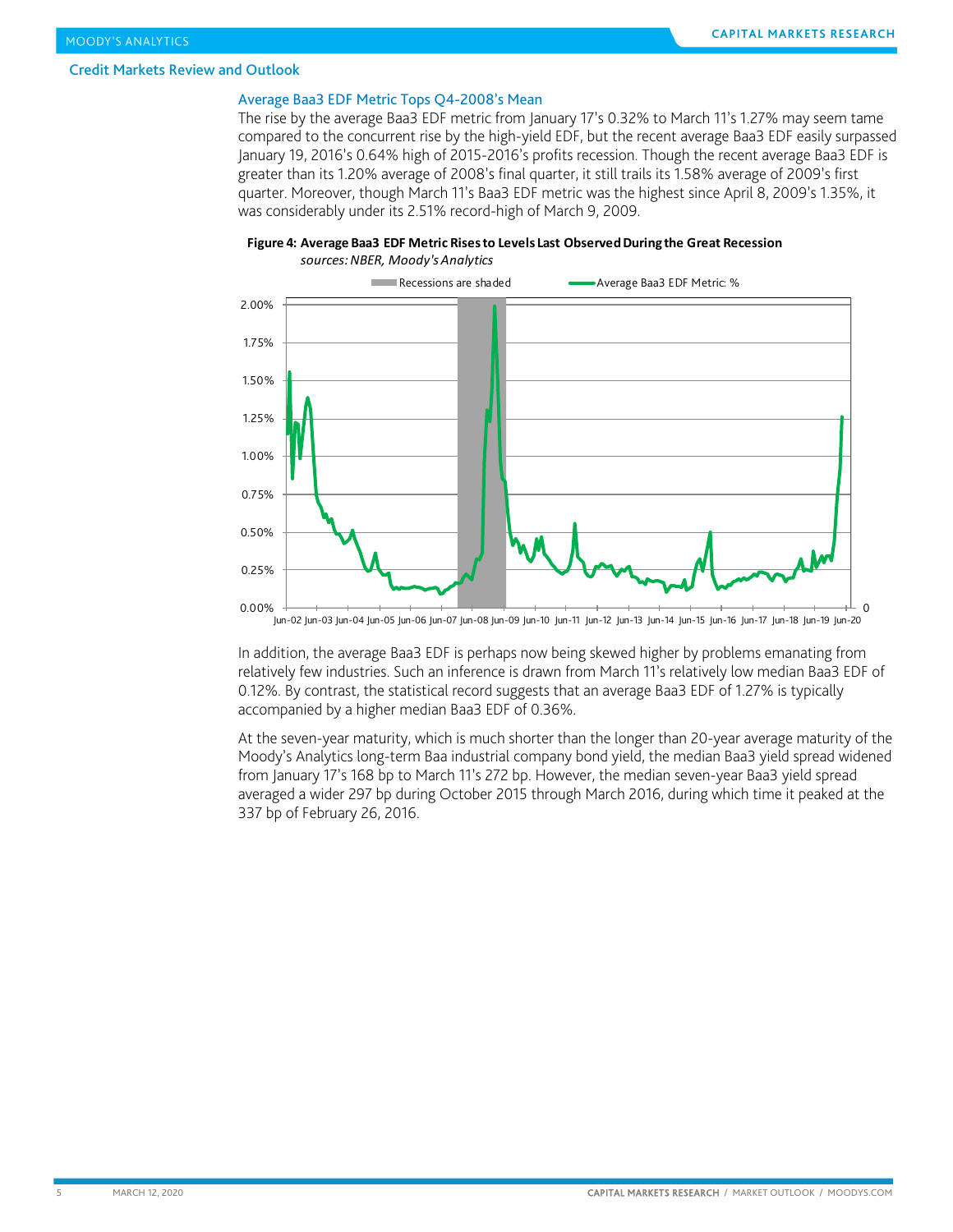### <span id="page-5-0"></span>The Week Ahead – U.S., Europe, Asia-Pacific

#### THE U.S.

By Ryan Sweet of Moody's Analytics

### How Our U.S. Forecast Has Changed

Our U.S. March baseline forecast required some last-minute and notable adjustments because of COVID-19, turmoil in equity markets, and the plunge in global oil prices. We have lowered our forecast for U.S. GDP growth in the first half of this year to 0.4% at an annualized rate, weaker than the 1.5% in the February baseline. Growth picks up in the second half of the year, but this assumes that COVID-19 is contained soon.

The assumption in the baseline about COVID-19 is that there are 1 million global infections and that new infections peak in March or early April. This would imply an average increase in the number of new infections, on average, of 20% per day through the end of this month. This appears to be a reasonable assumption, since growth in the number of new infections globally excluding China has been rising at around that clip since the beginning of March.



### No Sign of Slowing Outside of China

The assumption in the forecast is a 1% to 2% mortality rate and a 3% to 4% hospitalization rate. We can't stress enough that we are economists, not epidemiologists, but we needed to make assumptions about the virus, and there is enormous uncertainty about how it will unfold. Hence, we have created a number of alternative scenarios around the coronavirus. For perspective, our February baseline had assumed that the coronavirus remained contained to mainland China, which proved too optimistic.

Given the forecast and assumptions have been evolving quickly, we wanted to highlight how the March baseline compares to the consensus and what changes we made and did not make along with the rationale.

#### How we stack up to the consensus

Our new baseline forecast is for real GDP to rise 1.3% this year (annual average), compared with the 1.7% in the February baseline. The consensus, according to FocusEconomics, is for GDP to rise 1.7% this year. It is important to note that FocusEconomics' panelist forecasts were collected prior to the Fed's intra-meeting rate cut, additional volatility in equity markets, and the plunge in oil prices. Our March baseline incorporates the potential impact of all of these.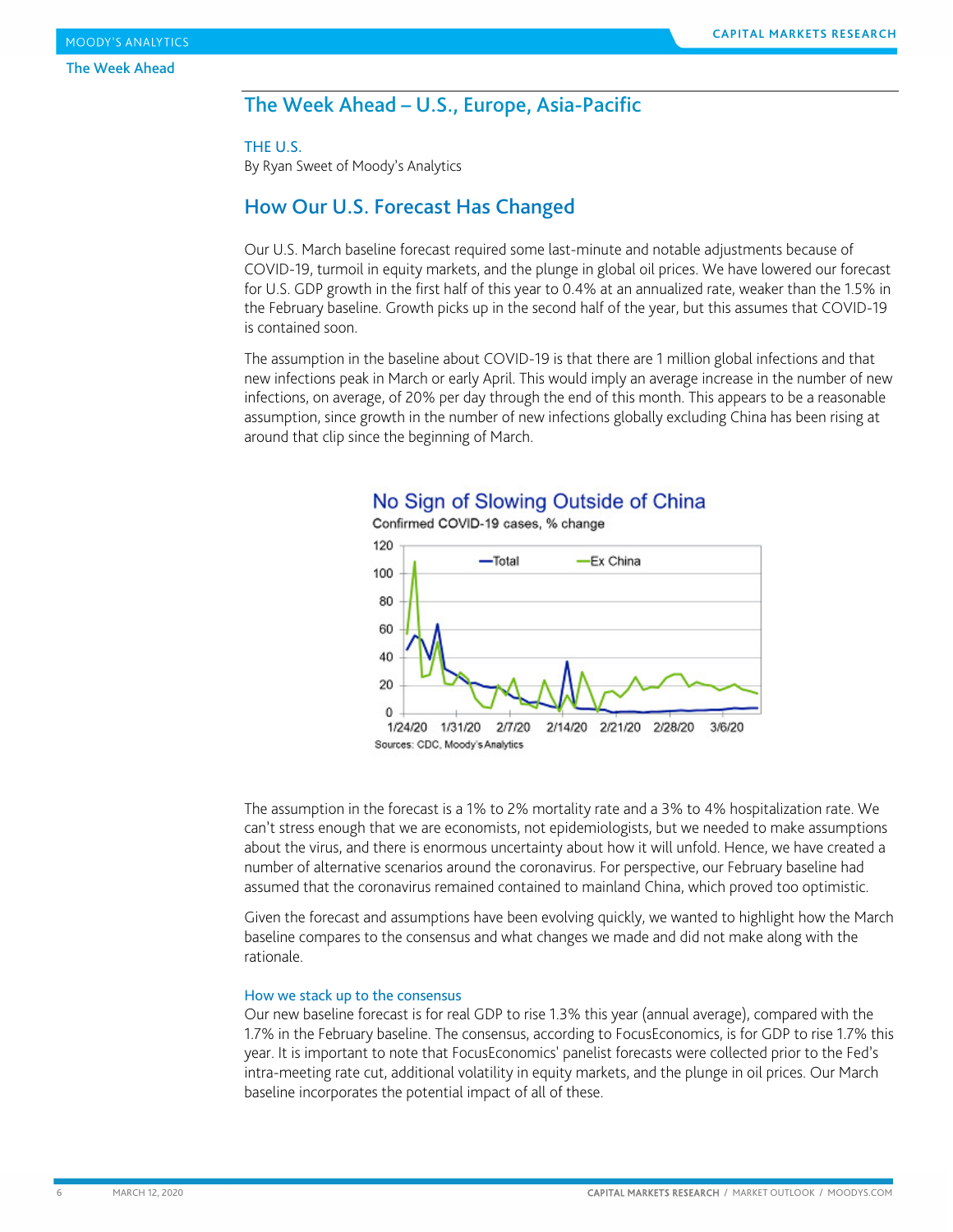Our estimate of the economy's potential growth remains at 2%. Therefore, our forecast is for subpotential growth, and that will weigh on the labor market. Job growth was strong in both January and February, but unseasonably warm weather and fewer winter storms juiced it. Payback is coming, and this is on top of the impact from the coronavirus. We expect monthly job growth to moderate in the second quarter, and that includes the anticipated boost from hiring associated with the 2020 census. Excluding the census, hiring will be less impressive. Relative to the February forecast, job growth in the second half of this year will be weaker and below our estimate of the break-even level.

Our estimate of the number of new jobs needed to keep the unemployment rate stable remains near 100,000 per month. This estimate is the function of the size of the civilian population, the labor force participation rate, the employment-to-labor force ratio, and the ratio of payroll to household employment. Because average monthly job growth will fall below this break-even level in the second half of the year, the unemployment rate is now expected to average 3.8% in the fourth quarter, compared with 3.6% in the February baseline. For the year, the unemployment rate will average 3.7%, compared with the consensus of 3.6%.



### Unemployment Rate Still Set to Rise

We are more downbeat on industrial production, relative to the consensus. We expect a 0.1% decline in industrial production this year while the consensus anticipates a 0.4% gain. The coronavirus has significantly disrupted global supply chains. Add to that Boeing's decision to halt production of the 737 MAX in January, and manufacturing is going to struggle. Boeing plans to resume production later this year, but there have been setbacks; it is unclear if the company can secure FAA approval to resume flying the planes. This would lend some downside risk to the forecast for industrial production, since we anticipate that Boeing would resume production later this year.

Another reason for our below-consensus forecast for industrial production is the plunge in global oil prices. Industrial production includes mining. The forecast for West Texas Intermediate oil prices has been revised lower, and that will weigh on mining output.

Real consumer spending is now forecast to have risen 1.8% this year, a touch lighter than in the February baseline and weaker than the consensus for 2.2%.

#### A big change

We have altered our forecast for the fed funds rate and now anticipate it hitting the zero lower bound. The Fed cut interest rates by 50 basis points before its scheduled meeting this month. This is the ninth intra-meeting rate change since 1994. Emergency rate cuts since 1994 have not provided a big boost to equity markets. Based on past experience, when the Fed adjusts interest rates intra-meeting, it usually follows up with another move at the next scheduled meeting. However, we don't see any compelling reason for the Fed not to cut rates to the zero lower bound in March. For messaging, the Fed could lean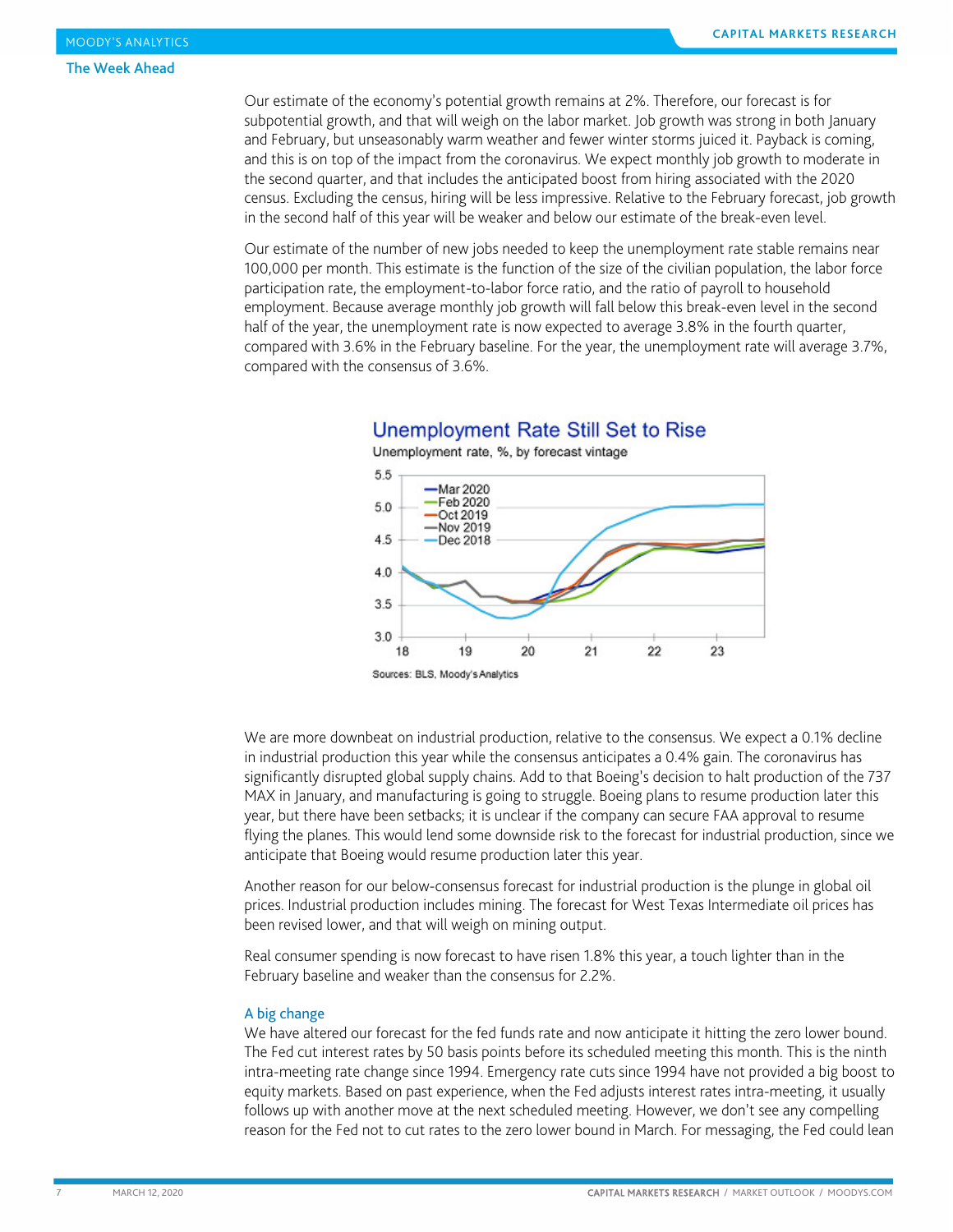on the academic research that has shown it is better to be more aggressive early at times when interest rates are near the zero lower bound.

The Fed could signal that it is trying to get ahead of the expected weakness in the economy by slashing rates now. Also, there is no compelling case for the Fed to keep some powder dry. If the Fed falls behind the curve, the fed funds rate would end up at 0% anyway. If rates return to the zero lower bound, the Fed will likely consider aggressive forward guidance, quantitative easing, and yield curve control. However, given that the 10-year Treasury yield is around 0.75%, these won't pack as much of a punch.



### Next Stop Is 0% for the Fed

The forecast does not assume the Fed will adopt untested policies. For example, there has been some debate about whether the Fed would buy stocks. Former Fed Chair Janet Yellen floated this idea in 2016, arguing that if quantitative easing reached its limits, it could be useful for the central bank to intervene directly in assets, where prices have a more direct link to spending decisions. In other words, the Fed would consider buying equities and corporate bonds. The biggest hurdle is that the Federal Reserve Act prevents the Fed from buying stocks. However, the act allows lending to nonfinancial borrowers in unusual and exigent circumstances, suggesting the Fed could dust off the Term Asset-Backed Securities Loan Facility, or TALF.

The Fed has tools to help address funding issues and stress in credit markets. The Federal Reserve Bank of New York recently announced an increase in the current monthly schedule of repo transactions designed to deal with short-term liquidity problems for primary dealers and certain other market participants: from \$100 billion to \$150 billion in overnight repos and from \$20 billion to \$45 billion for two-week term repos.

Elsewhere, the central bank could ease pressures in bank funding markets via its liquidity swaps with other central banks. The key is dollar liquidity swap lines. The Fed could restart its credit facilities, but the banking system already is well funded. One idea is for the Fed to support credit extension to the COVID-19-exposed industries, but the Fed is not well equipped for this.

The forecast assumes that the Fed does not resume raising interest rates until the second quarter of 2021. We have not altered our estimate of the long-run equilibrium fed funds rate, which is 3%.

#### Lower long-term rates

The new forecast for the fed funds rate led to a downward revision to the forecast for the 10-year U.S. Treasury yield. The 10-year Treasury yield is expected to average 1.2% in the fourth quarter of this year, compared with the 2.11% in the February baseline.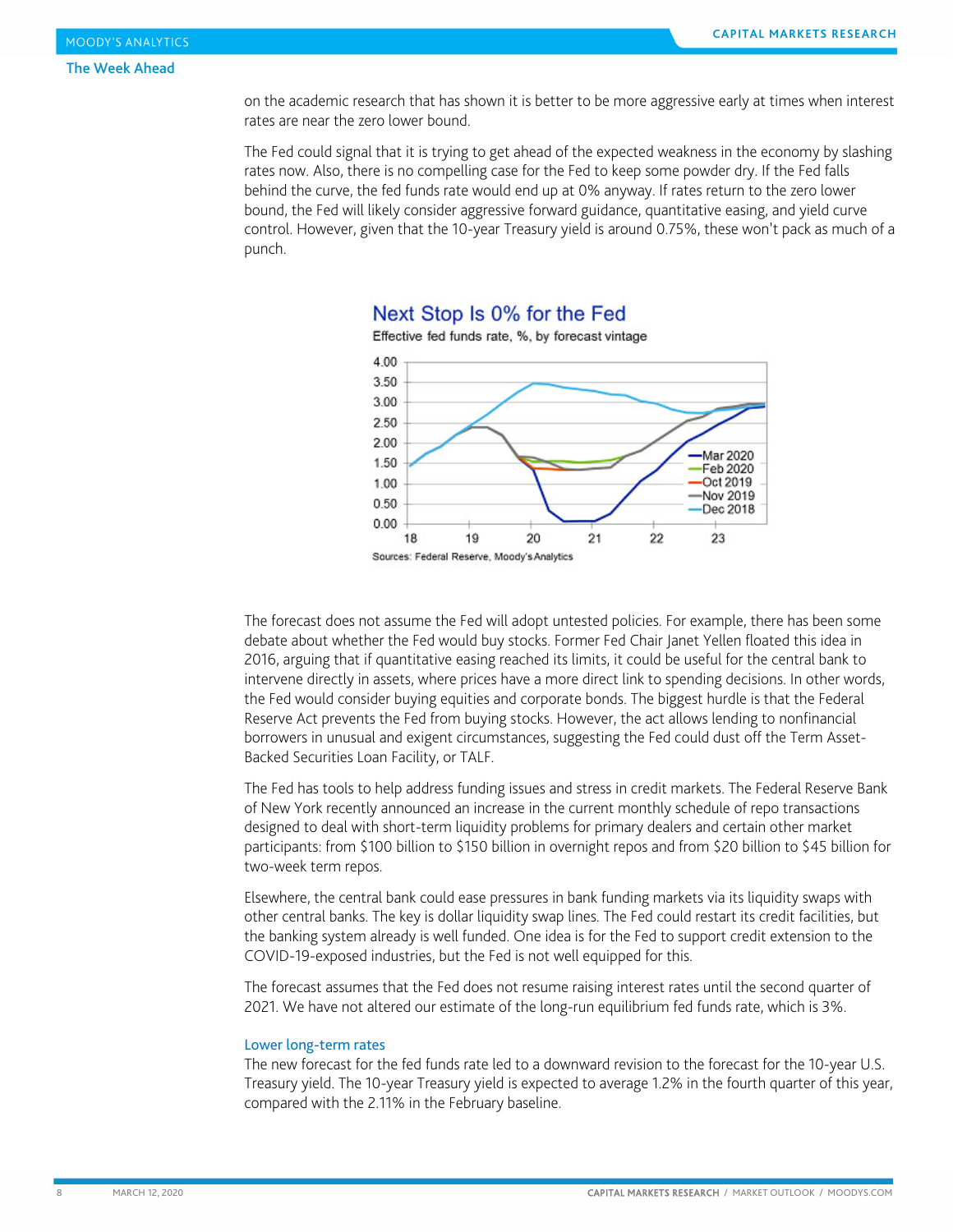To assess where long-term rates are headed, we decomposed the 10-year into three components: expected inflation over the term of the security, the expected path of short-term real interest rates, and a residual component known as the term premium. Long-term inflation expectations have dropped noticeably, but there is a strong correlation between inflation expectations and global oil prices. As for the Fed, markets anticipate that the Fed is headed toward the zero lower bound. Because this is priced in, the next rate cut is unlikely to push the 10-year significantly lower, all else being equal. However, if the Fed restarts quantitative easing, that would put additional downward pressure on the 10-year Treasury yield via the term premium. Therefore, we view the risks to our 10-year Treasury yield as weighted to the downside.

We didn't make any changes to our long-run forecast for the 10-year, it just takes longer to normalize. The 10-year Treasury yield has historically equaled nominal GDP growth. The relationship can break down from year to year, but our forecast for where the 10-year will peak is based on this historical relationship. COVID-19 and rate cuts by the Fed do not alter the long-run forecast for the 10-year.

#### Oh, oil

The collapse in cooperation between Saudi Arabia and Russia has triggered a plunge in oil prices that shows no sign of abating. Saudi Arabia has been cooperating with Russia to limit supply to the oil market and prop up prices. Market participants had expected OPEC+ (the OPEC nations plus 10 non-OPEC oil-producing countries including Russia) to extend production cuts set to expire in March. But faced with the news that Russia would not participate, Saudi Arabia has decided not to go it alone. The kingdom has signaled it will boost production above 10 million barrels per day.

The result is a crisis for oil producers. With COVID-19 already savaging demand for travel and transportation, the last thing oil producers needed was a supply shock that would hit their pocketbooks even more. The world is now drowning in a glut of crude oil that appears likely to persist for months.

We now expect West Texas Intermediate oil prices to average \$52.50 per barrel in the fourth quarter of this year, \$7 per barrel less than in the February baseline. Oil prices rise in 2021 and return to the February baseline in 2022, a touch north of \$60 per barrel.

#### Medical spending and prices

We made very minor adjustments to both real consumer spending on healthcare along with prices. Medicine is not substitutable. The coronavirus only increases demand for specific treatments. In this case, there is no pharmaceutical cure, so the only treatment is hospitalization, and demand for hospital services will increase because of COVID-19.

To assess the coronavirus impact on spending, we draw on our past work that has shown a strong correlation between prescription sales and Google Trend searches for flu. Google searches also correlate with CDC data on influenza-like illness. Over the past few weeks, Google searches for COVID-19 and coronavirus have increased. Our work has shown that in instances of a severe flu season, the impact on retail sales is often modest. However, this time could be different because the media coverage and awareness of coronavirus is more significant than in a bad flu season. This lends some upside risk to the forecast for consumer spending in the first quarter.

For most people these prices for hospital services have already been negotiated between hospitals and insurers. Therefore, the immediate increase in cost of care has to mostly cut into hospital and insurer profits. We are digging more into this but it's possible that there will be a greater impact on prices later in 2020 and in 2021, as hospitals and insurers will reprice all the risk. We then will probably see a noticeable rise in premiums.

#### Fiscal policy

In our March baseline, the \$8.3 billion in federal funding already approved for the coronavirus was incorporated, but we assumed no additional fiscal stimulus. The rationale is that it is still unclear what type of stimulus will be passed and the timing of it. To avoid being whipsawed, our forecasting approach is not to incorporate potential fiscal policy until we are confident that it will be implemented.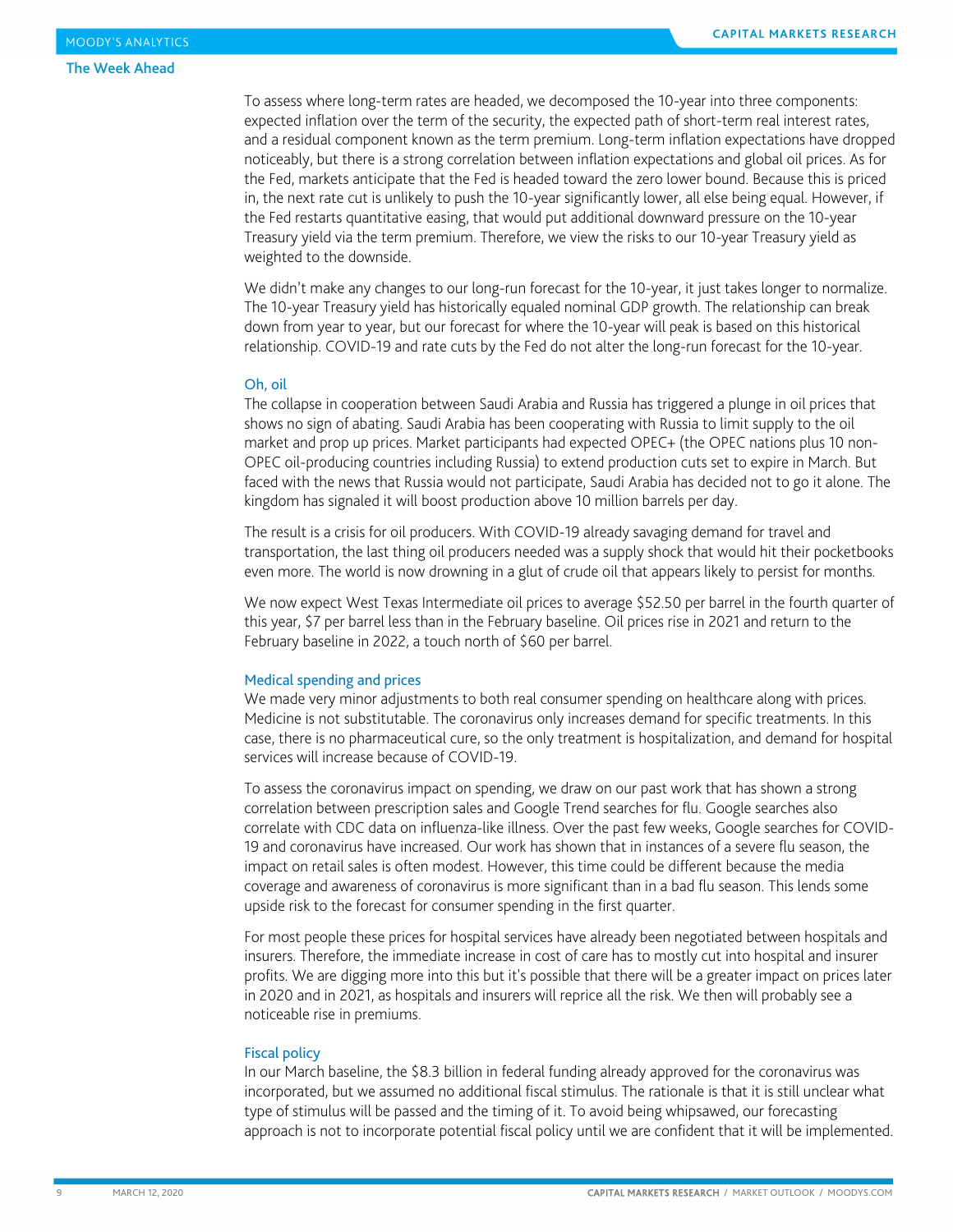#### The Week Ahead

With any fiscal stimulus, the key is for it to be targeted, temporary and transitory. Tried-and-true fiscal stimulus measures are needed and include payroll tax holidays, tax rebate checks, expanded unemployment insurance benefits, added funding for the SNAP (food stamp) program, and easier loan terms and loan guarantees for small businesses via the Small Business Administration and the Export-Import Bank.

Trump's proposal hit on some of these but fell short elsewhere. Trump called on Congress to deliver paid leave for hourly workers who are sick or are taking care of sick ones. He is deferring tax payments for certain individuals and businesses impacted by COVID-19. This is potentially an interest-free loan as individuals and businesses can get ready to extend their tax returns but are still required to pay by April 15.

The Small Business Administration will provide emergency funding to impacted businesses. Trump proposed a payroll tax cut but didn't elaborate on the size of the decline or the duration. Still, the payroll tax holiday will help but the multiplier is less sensitive to where we are in the business cycle.

A fiscal multiplier is defined as the dollar change in GDP for a given dollar increase in spending or decrease in taxes. The payroll tax cut has the second largest fiscal multiplier, no matter where we are in the business cycle, as far as taxes are concerned. Payroll taxes on employees are regresssive, since they levy a flat rate on wages and salaries and have no deductions or credits.

Within the first year of a payroll tax cut in a recession and early-cycle expansion, the multiplier leaps out of the starting gate, besting even a refundable tax credit multiplier. It peaks at 1.33 one year after the shock. However, it declines sharply thereafter, falling as low as 0.76 and hovering not too far above the estimated multiplier for a mid- to late-cycle expansion in the remainder of the five-year horizon. There is a good reason for this. Unlike personal income taxes, lawmakers shy away from making permanent reductions to payroll taxes because they fund critical entitlement programs—Social Security and Medicare Part A.

Trump also announced travel restrictions from Europe, with the U.K. being exempt. During his address, he said that applied to cargo but later issued a correction, noting cargo wasn't included. This was necessary but will still have economic costs, hence the need for a larger stimulus package. Our initial take is that this proposal would not have a material positive impact on our forecast for this year.

Though not mentioned in his address, SNAP time limits for able-bodied adults are still planned to be tightened on April 1. Tougher application of the 90-day limit on benefits is expected to end SNAP for 700,000 people and SNAP has a large economic multiplier.

#### Risks

Risks to the forecast remain weighted to the downside because of the coronavirus and the uncertainty surrounding the fiscal policy response. Handicapping the path of COVID-19 and its economic fallout is all but impossible. There are too many known unknowns. It is possible that the path the economy heads down will be darker than our baseline. In our pandemic scenario, the U.S. economy contracts in all four quarters of 2020, with real GDP falling by approximately 1.5 percentage points peak to trough and the unemployment rate rising by 175 basis points. The struggling manufacturing, transportation, agriculture and energy industries are hit hard, but so too are the travel and tourism industries and the construction trades. However, there are significant layoffs across nearly all industries, with healthcare and government being the notable exceptions.

#### Next week

The key data next week include retail sales, idnustrial production, housing starts, existing home sales initial claims and the a couple regional Fed manufacturing surveys. The March FOMC meeting will also be held.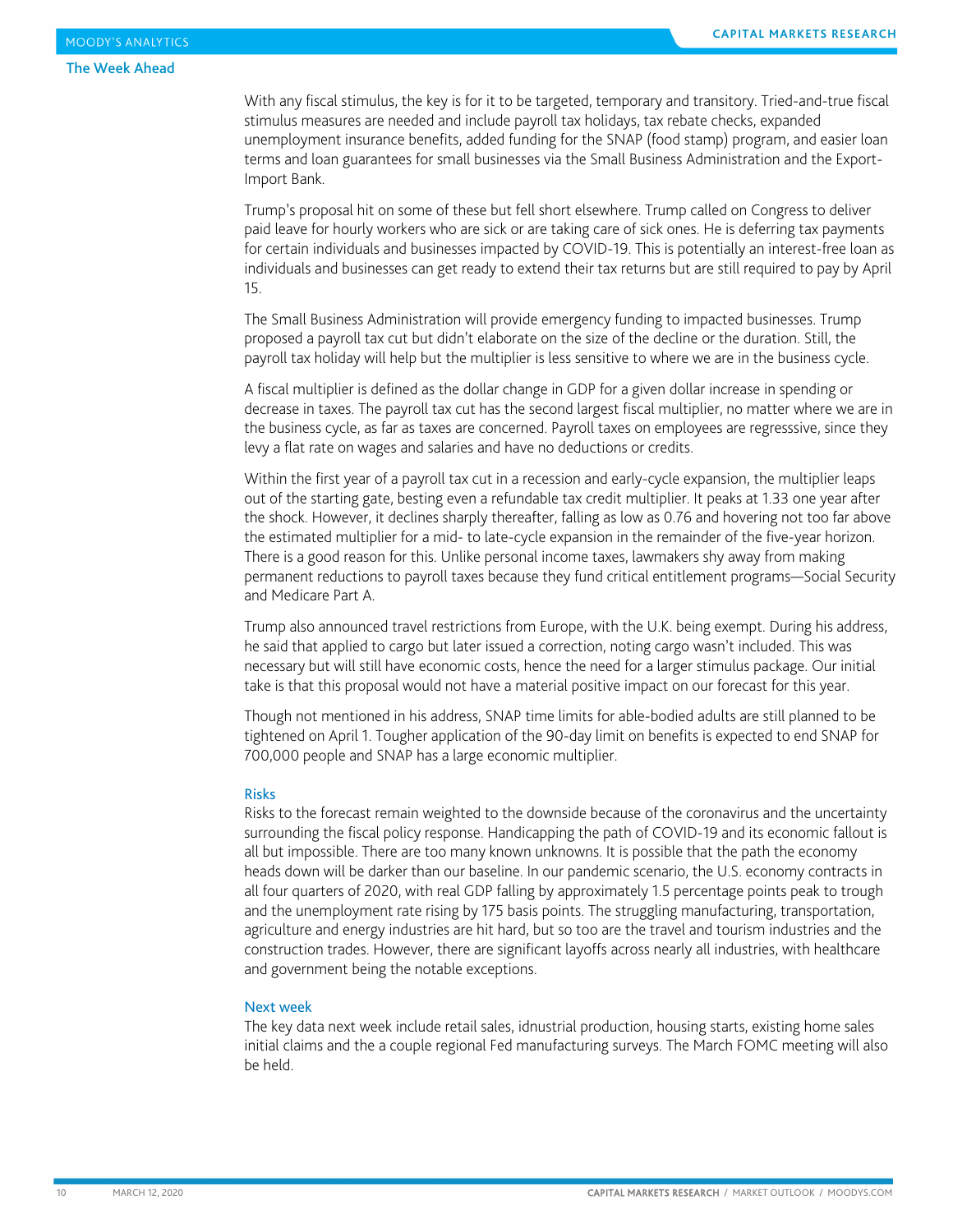#### EUROPE

By Barbara Teixeira Araujo of Moody's Analytics

### What Can Governments Do to Contain the Outbreak?

The week ahead brings several economic datapoints for Europe, but markets won't care about them. With the euro zone economy on the brink of collapse, what matters now is how fast the COVID-19 spreads across the Continent and to what extent governments manage to contain the outbreak. Financial markets are in meltdown, with almost all stock indexes having entered a bear market on Thursday. There could be some rebound in the short term, but we expect that the bloodbath will carry into next week, especially if cases and deaths in other European countries spike at the same rate as they did in Italy. We estimate that several European countries are around two weeks behind Italy with regard to the spread of the virus, meaning that coming weeks will remain chaotic. Cases and deaths are surging in Germany, France and Spain, while there is currently no European country without recorded infections.

To avoid shutting down an entire economy—which is what is happening to Italy right now—some governments have announced forceful containment measures in recent days. School and university closures became the norm, but some countries also have banned public events, limited travel, closed gyms, saunas and other establishments, and reduced opening hours for restaurants and cafes. Slovakia, the Czech Republic and Hungary have even declared states of emergency. There is now little doubt that consumer spending across the euro zone will be hit hard by the virus, with services spending suffering the most. Granted, some offset will come from households stockpiling on primary necessity goods such as food and medicine, but such a boost won't be enough to counterbalance the dent to discretionary spending.

This chaotic situation is putting business under increased financial pressure, with the focus on small and medium-size enterprises in the retail, hospitality and leisure sectors. On the upside, the European Central Bank and other central banks in Europe have loosened monetary conditions over the past week. The ECB, for instance, put in place liquidity operations aimed at providing cheaper and more available loans for SMEs, while at the same time it increased its quantitative easing programme and focused it on purchases of private bonds. The Bank of England did the same, launching a Term Funding Scheme with special incentives for SMEs on Wednesday. But there is only so much that monetary policy can do. This is why the focus next week will be on the response of euro zone governments to the crisis. As of now, not much has been done. Italy, the hardest hit country, has announced a €25 billion fiscal package to support the economy, but other governments left much to be desired. ECB President Christine Lagarde insisted several times during the ECB press conference that immediate and coordinated fiscal action is needed, but this only raised fears that, as of now, there has been no consensus among euro zone governments. Germany is in the spotlight—the country has substantial space to loosen policy and increase spending, but its politicians are known for being extremely averse to stimulus measures. Our view is that some fiscal stimulus in the euro zone will come, but maybe not as quickly as needed. Elsewhere outside the euro zone, the U.K. led by example, announcing a coronavirus package worth £12 billion on Thursday, with unlimited resources promised to its health system.

The outlook for the euro zone is grim. Consumer spending is expected to fall off a cliff in most euro zone economies in March and April, with risks tilted to the downside, since disruptions could be extended until May or June if the virus isn't contained. Investment is also expected to plunge, because no one will dare to push through big ticket decisions given the state of affairs. Exports are also expected to decline, as demand from other countries is similarly being depressed. Only government spending is likely to support the economy in coming months. We still don't have a euro zone recession in our baseline, but such a scenario is now looking the most likely. Italy's GDP is already certain to contract sharply in the three months to March, with odds that other countries will follow suit. The numbers for the second quarter should also be horrendous, though forecasting now is extremely hard given the high levels of uncertainty. We continue to expect the economy will rebound in the third quarter—assuming the virus is contained by summer—with the announced monetary stimulus and the expected fiscal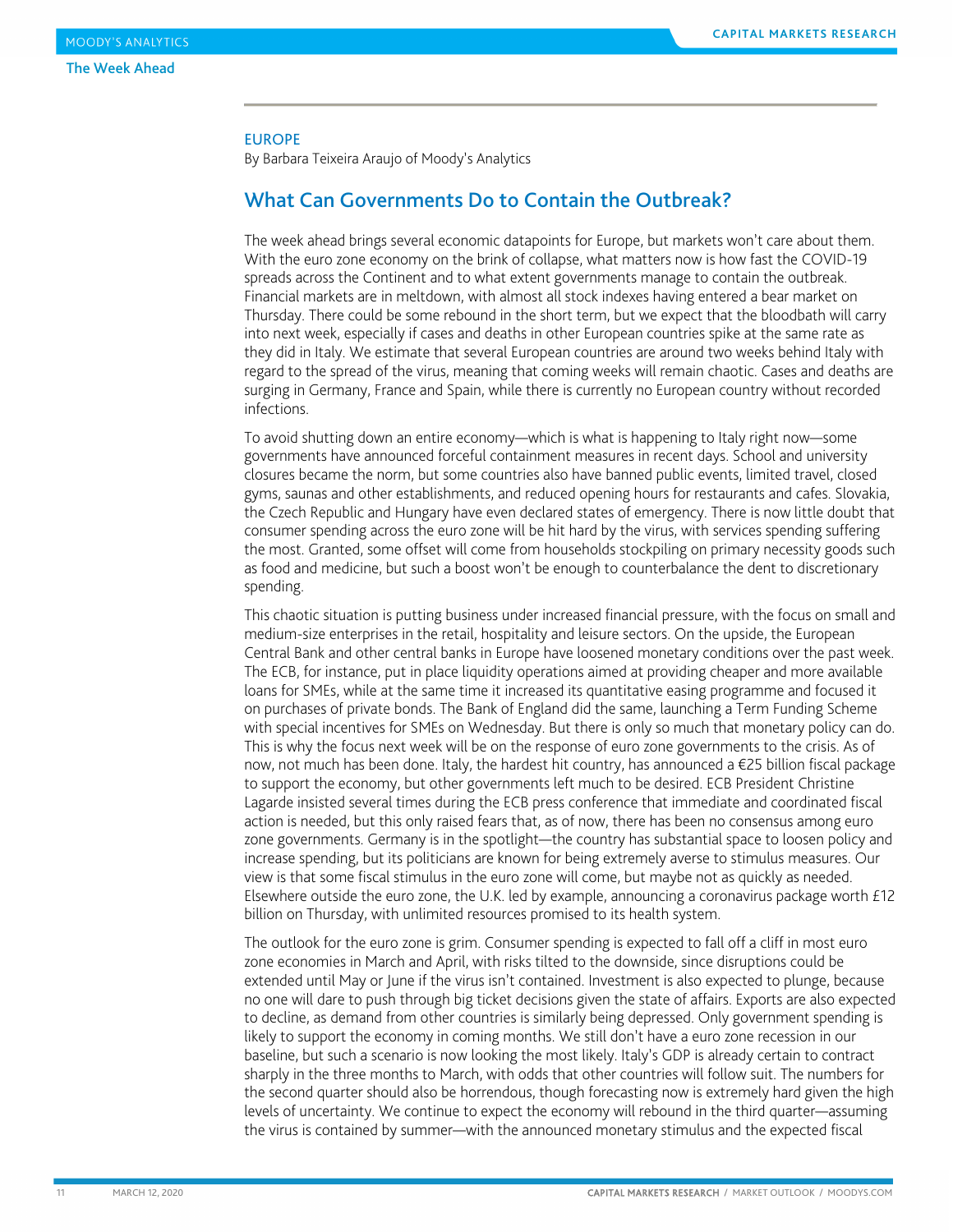loosening creating upside risks for growth in the second half of the year. But too much could go wrong in the meantime, so we are updating our assessments on a daily basis.

|                   | Key indicators                               | <b>Units</b>    | Moody's Analytics | Last |
|-------------------|----------------------------------------------|-----------------|-------------------|------|
| Mon @ 10:00 a.m.  | Italy: Consumer Price Index for February     | % change yr ago | 0.3               | 0.4  |
| Tues @ 9:30 a.m.  | U.K.: Unemployment for January               | $\%$            | 3.8               | 3.8  |
| Tues @ 1:00 p.m.  | Russia: Industrial Production for February   | % change yr ago | 0.8               | 1.1  |
| Wed @ 10:00 a.m.  | Euro Zone: External Trade for January        | € bil           | 18.0              | 23.1 |
| Wed @ 10:00 a.m.  | Euro Zone: Consumer Price Index for February | % change yr ago | 1.2               | 1.4  |
| Fri @ 11:30 a.m.  | Russia: Monetary Policy for March            | %               | 5.75              | 6.0  |
| Fri @ $2:00$ p.m. | Russia: Retail Sales for February            | % change yr ago | 2.9               | 2.7  |
| Fri @ 2:00 p.m.   | Russia: Unemployment for February            | %               | 4.7               | 4.7  |

#### ASIA-PACIFIC

By Katrina Ell of Moody's Analytics

### New Data Will Help Show the Coronavirus' Economic Toll on China

China's activity data for the combined January-February period will be released. The data will be closely watched as it will provide further insights into the immense economic toll that the coronavirus has had on the Chinese economy. The forecasts have a higher degree of uncertainty than usual, as the depth of disruption that has occurred with the virus is not clear. We look for deep slumps to be recorded across industrial production, fixed asset investment and retail trade for January-February given that in these months, particularly most of February, cities were in lockdown, workers were prevented from returning from their hometowns to places of work after the Lunar New Year celebrations, and travel and consumption plans were widely abandoned as authorities prioritized containing the further spread of the virus over economic activity.

The Bank of Japan is expected to keep monetary settings steady at its March policy meeting. Pressure has eased on the BoJ to act after the government announced on 10 March an additional stimulus package aimed at supporting households and businesses impacted by COVID-19. The spending package is worth US\$9.6 billion and mostly aimed at supporting businesses impacted by the virus. It includes zero-interest loans for small to medium-size businesses hurt by sales that are at least 15% and 20% lower, respectively. Firms and individuals with sales dropping by 5% to 14% can apply for loans with an interest rate of less than 1%. There are also subsidies for workers who need to take time away because of school closures following the outbreak. This is in addition to the spending package announced in early February to provide low-interest loans to virus-exposed sectors including tourism. Our recently downwardly revised baseline assumption is that Japan's GDP will contract by 0.6% in 2020.

Bank Indonesia will likely cut the policy rate by a further 25 basis points in March to 4.5%. BI has flagged an easing bias and with odds elevated that the Federal Reserve will follow its recent 50-basis point reduction with further easing, the path has cleared for Indonesia's central bank to continue easing. BI last cut the seven-day repo by 25 basis points in February to 4.75%. BI needs to tread carefully given its external vulnerability, but with major central banks also easing to shore up domestic demand amid the COVID-19 threat, Indonesia has some easing space.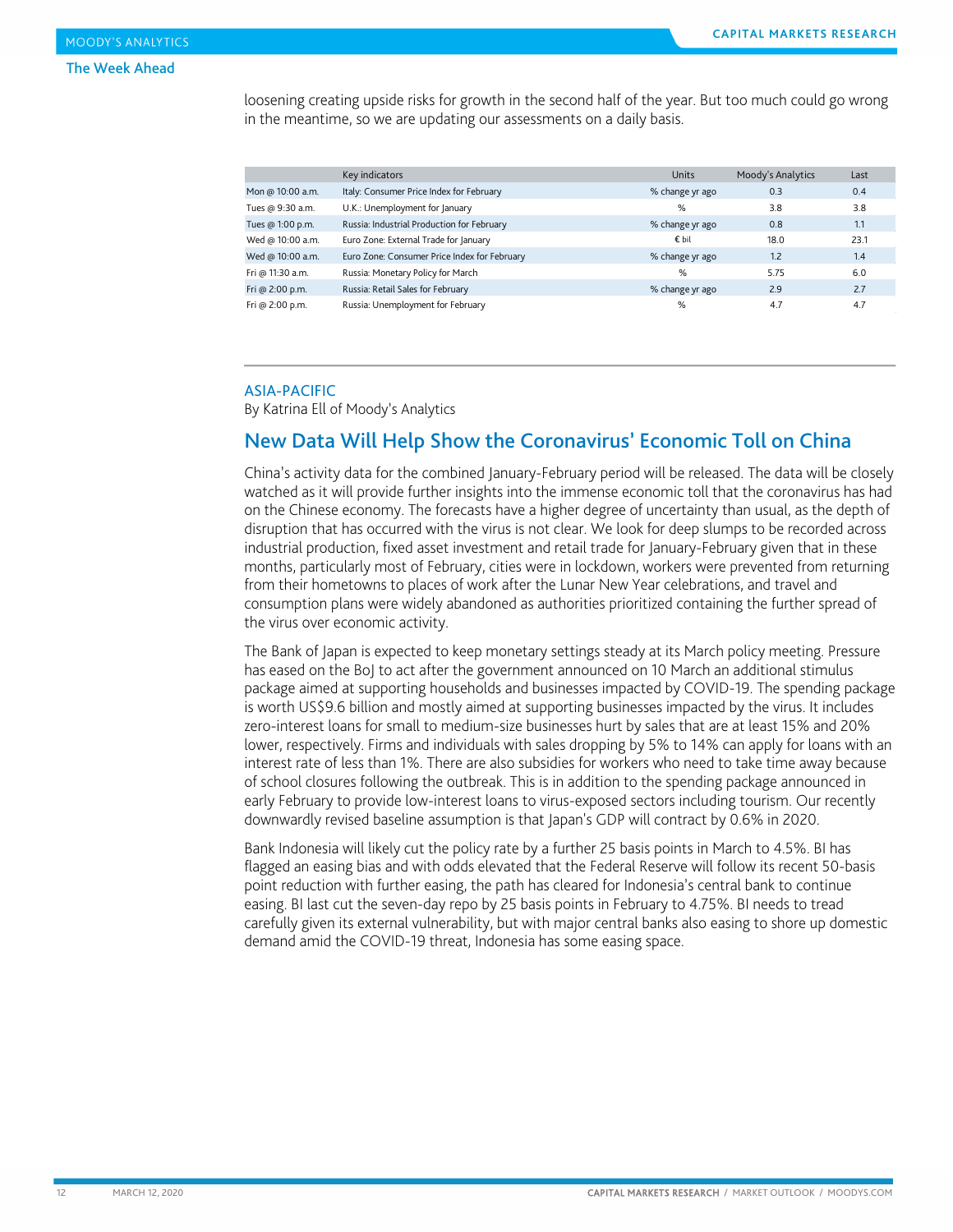#### The Week Ahead

|                    | Key indicators                                    | <b>Units</b>        | Confidence     | Risk                 | Moody's Analytics | Last    |
|--------------------|---------------------------------------------------|---------------------|----------------|----------------------|-------------------|---------|
| Mon @ 10:50 a.m.   | Japan Core machinery orders for January           | % change            | 3              | ₩                    | 5.4               | $-12.5$ |
| Mon @ 1:00 p.m.    | China Fixed asset investment for January-February | % change yr ago YTD | 2              | ⇚                    | 2.9               | 5.4     |
| Mon @ 1:00 p.m.    | China Industrial production for January-February  | % change yr ago     | 2              | ۰                    | 1.5               | 6.9     |
| Mon @ 1:00 p.m.    | China Retail sales for January-February           | % change yr ago     | $\overline{2}$ | €                    | 1.0               | 8.0     |
| Mon @ 3:00 p.m.    | Indonesia Foreign trade for February              | US\$ bil            | 3              | ۰                    | $-1.9$            | 0.9     |
| Mon @ Unknown      | India Foreign trade for February                  | US\$ bil            | $\overline{c}$ | $\ddot{\phantom{1}}$ | $-16.7$           | $-15.2$ |
| Tues @ Unknown     | Singapore Nonoil domestic exports for February    | % change yr ago     | 3              | ۰                    | $-8.6$            | $-3.3$  |
| Wed @ 10:50 a.m.   | Japan Foreign trade for February                  | ¥ bil               | 3              | $\leftarrow$         | $-253$            | $-224$  |
| Thurs @ 8:45 a.m.  | New Zealand GDP for Q4                            | % change            | 3              | ۰                    | 0.4               | 0.7     |
| Thurs @ 10:30 a.m. | Japan Core CPI for February                       | % change yr ago     | 3              | €                    | 0.6               | 0.8     |
| Thurs @ 11:30 a.m. | Australia Unemployment rate for February          | %                   | 4              | ۰                    | 5.3               | 5.3     |
| Thurs @ Unknown    | Japan Monetary policy for March                   | ¥ tril.             | 3              | ۰                    | 80                | 80      |
| Thurs @ Unknown    | Indonesia Monetary policy for March               | %                   | 3              | ♠                    | 4.50              | 4.75    |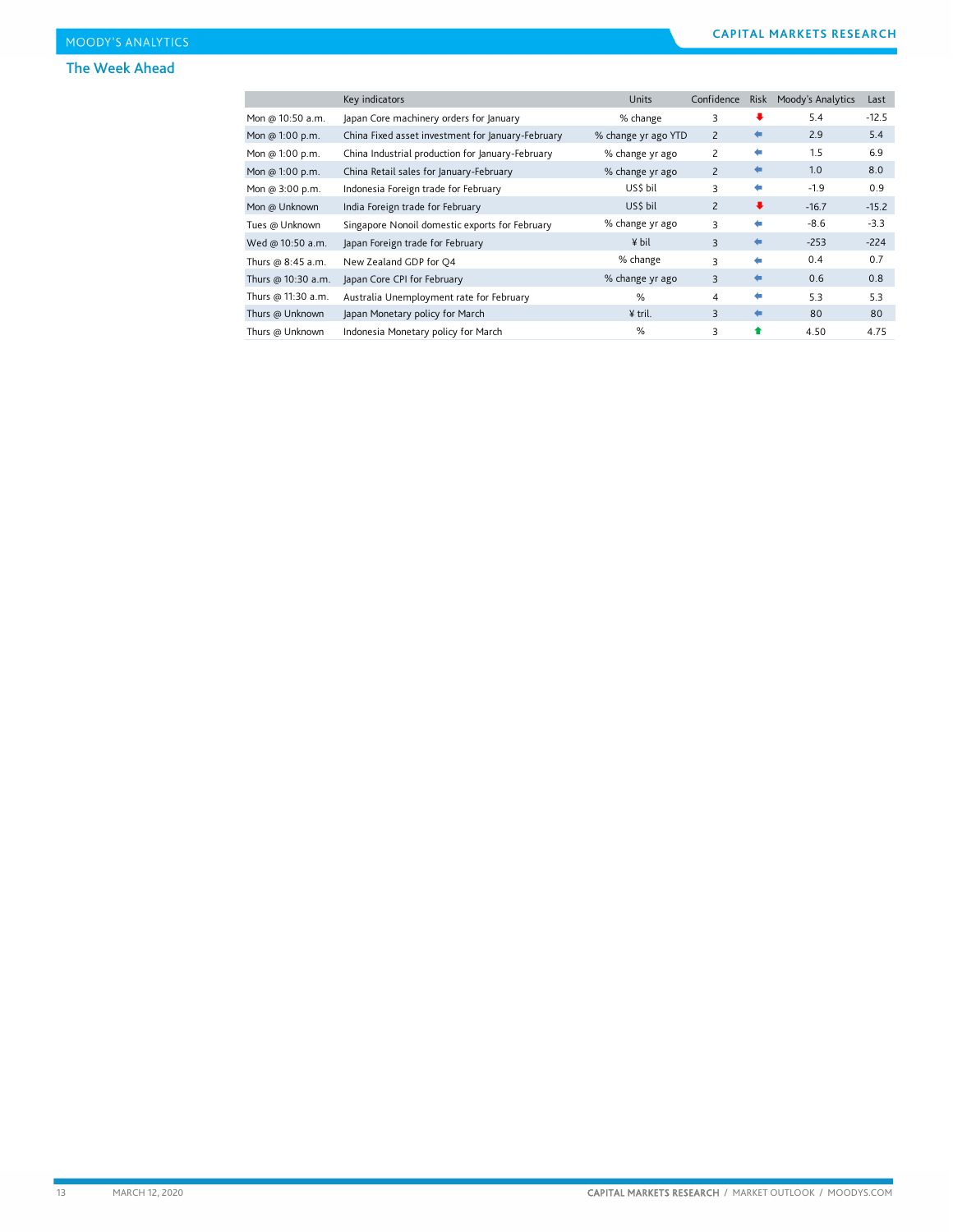### <span id="page-13-0"></span>The Long View

### Only an end to the spread of COVID-19 may be capable of stabilizing financial markets.

By John Lonski, Chief Economist, Moody's Capital Markets Research Group March 12, 2020

#### CREDIT SPREADS

As measured by Moody's long-term average corporate bond yield, the recent investment grade corporate bond yield spread of 171 basis points was wider than its 122-point mean of the two previous economic recoveries. This spread may be no wider than 125 bp by year-end 2020.

The recent high-yield bond spread of 701 bp is thinner than what is suggested by the accompanying longterm Baa industrial company bond yield spread of 276 bp and the recent VIX of 75.2 points. By the way, the latter has been statistically associated with a wider than 1,500 bp midpoint for the high-yield bond spread.

#### DEFAULTS

January 2020's U.S. high-yield default rate of 4.2% was up from January 2019's 2.6% and may average 3.8% during 2020's final quarter according to Moody's Investors Service.

#### US CORPORATE BOND ISSUANCE

Fourth-quarter 2018's worldwide offerings of corporate bonds incurred annual setbacks of 23.4% for IG and 75.5% for high-yield, wherein US\$-denominated offerings plunged by 26.1% for IG and by 74.1% for high yield.

First-quarter 2019's worldwide offerings of corporate bonds revealed annual setbacks of 0.5% for IG and 3.6% for high-yield, wherein US\$-denominated offerings fell by 3.0% for IG and grew by 7.1% for high yield.

Second-quarter 2019's worldwide offerings of corporate bonds revealed an annual setback of 2.5% for IG and an annual advance of 17.6% for high-yield, wherein US\$-denominated offerings sank by 12.4% for IG and surged by 30.3% for high yield.

Third-quarter 2019's worldwide offerings of corporate bonds revealed annual advances of 15.2% for IG and 56.8% for high-yield, wherein US\$-denominated offerings soared higher by 36.8% for IG and 81.3% for high yield.

Fourth-quarter 2019's worldwide offerings of corporate bonds revealed annual advances of 15.3% for IG and 329% for high-yield, wherein US\$-denominated offerings dipped by 0.8% for IG and surged higher by 330% for high yield.

For 2019, worldwide corporate bond offerings grew by 5.4% annually (to \$2.447 trillion) for IG and advanced by 49.2% for high yield (to \$561 billion). The projected annual percent changes for 2020's worldwide corporate bond offerings are -15.3% for IG and -4.0% for high yield.

#### US ECONOMIC OUTLOOK

In view of the underutilization of the world's productive resources, low inflation should help to rein in Treasury bond yields. As long as the global economy operates below trend, the 10-year Treasury yield may not remain above 1.75% for long. A fundamentally excessive climb by Treasury bond yields and a pronounced slowing by expenditures in dynamic emerging market countries are among the biggest threats to the adequacy of economic growth and credit spreads.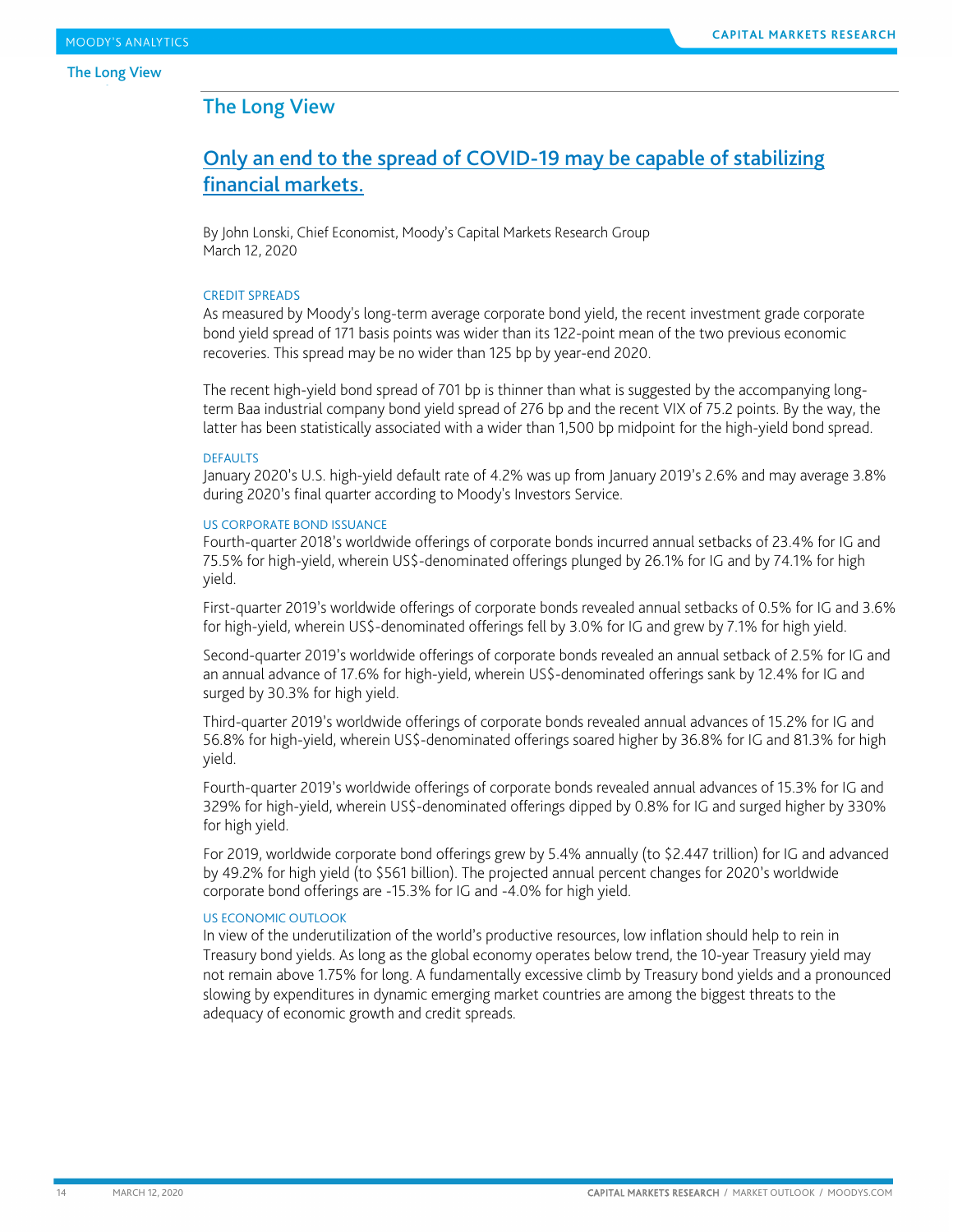#### The Long View de la construcción de la construcción de la construcción de la construcción de la construcción de la construcc

#### EUROPE

By Barbara Teixeira Araujo of Moody's Analytics March 12, 2020

#### EUROPEAN CENTRAL BANK

It was a bloodbath Thursday in financial markets. Stock markets in Europe suffered their worst daily losses ever, with falls even steeper than those recorded during the 2008 crisis. Volatility also spiked, with the VIX jumping to over 70. President Donald Trump's shock announcement of a Europe travel ban was to blame for much of the selloff, but that several European countries announced further containment measures on Thursday only added fuel to the fire.

The European Central Bank had all it took to calm the situation, as it held its March monetary policy meeting Thursday. Everyone was expecting the bank to go big. Unfortunately, it missed the opportunity. Although it did announce a comprehensive policy package, the bank's president, Christine Lagarde, held a disastrous press conference that sent markets into a dramatic slide. Lagarde's comments did little to allay fears; instead they heightened anxiety among investors, suggesting that the ECB isn't ready to do much more to prevent the economy from heading into a tailspin. That she kept insisting that fiscal measures should come as the first and foremost response to the crisis only added to the fears, as this suggested that currently there is little prospect of an upcoming big coordinated fiscal stimulus by euro zone governments. The real downer, however, was when Lagarde claimed that the euro zone's job is not to close spreads. This prompted a meltdown in Italy's financial markets; stock prices plunged sharply while bond spreads jumped by over 50 basis points. Lagarde's comment is odd and misplaced, especially because the ECB could potentially resort to Outright Monetary Transactions (the same as Mario Draghi did in 2012) to support euro zone governments in the event their interest rates jumped sharply, and their debts became unsustainable.

Markets were also disappointed that there were no rate cuts. Given that the deposit rate is already at -0.5%, our view is that rate cuts wouldn't be nearly as efficient as the other measures announced by the ECB. Those range from further quantitative easing focused on private purchases, to a beefed-up TLTRO-II programme focused on providing liquidity to SMEs, to slashing banks' capital requirement ratios. In our view, these measures are substantial enough to provide banks and firms with the liquidity they need at a very cheap price. But there is only so much monetary policy can do, so fiscal policy needs to be significantly stepped up to prevent the euro zone from falling deep into recession in the first half of this year.

#### UNITED KINGDOM

The Bank of England and the U.K. government delivered on Wednesday a substantial coordinated stimulus package in an attempt to shelter the U.K. economy from any hit related to the rapid spread of COVID-19. In a shock announcement at daybreak, the BoE slashed interest rates to a record low of 0.25% from 0.75%—the biggest cut since the financial crisis. It also put in place a Term Funding Scheme with additional incentives to SMEs, while at the same time it reduced the U.K. countercyclical capital buffer to 0% from 1%. Together, these two measures are expected to unleash an additional £290 billion of bank lending to the U.K. economy, amounting to 13.1% of the U.K.'s GDP. These measures should ensure that those businesses most hit by the coronavirus disruptions have access to cheap and widely available loans so as to preserve their working capital.

Later in the day, the ball was in the U.K. government's court. The 2020 budget delivered by Chancellor Rishi Sunak was massive to say the least. The near-term fiscal stimulus measures announced came in well above market and our expectations; for fiscal 2020-2021, Sunak announced a huge £30 billion fiscal package, which amounts to 1.4% of GDP. Of this sum, £12 billion is made up of measures designed to fight the coronavirus hit to the economy. Those measures are comprehensive, ranging from more money for the National Health Service to more generous sick pay, faster access to benefits for the self-employed, extra local support for the most vulnerable, as well as tax cuts, loans and grants for businesses. The remaining £18 billion encompasses longer-term measures such as a reduction in the national insurance contribution threshold and higher public spending. Adding to that, Sunak announced an extra £175 billion of public investment over the next five years, leading the Office for Budget Responsibility to frame the current budget as being the largest sustained fiscal loosening since 1992.

Both moves came at a good time, as data showed the U.K. economy stalled in January, suggesting it was weak even before the hit from February's floods and from any coronavirus-related disruptions. This is why we haven't revised up our forecasts for GDP growth following the budget and the BoE's decision—even accounting for them, GDP is set to barely grow in the first half of this year.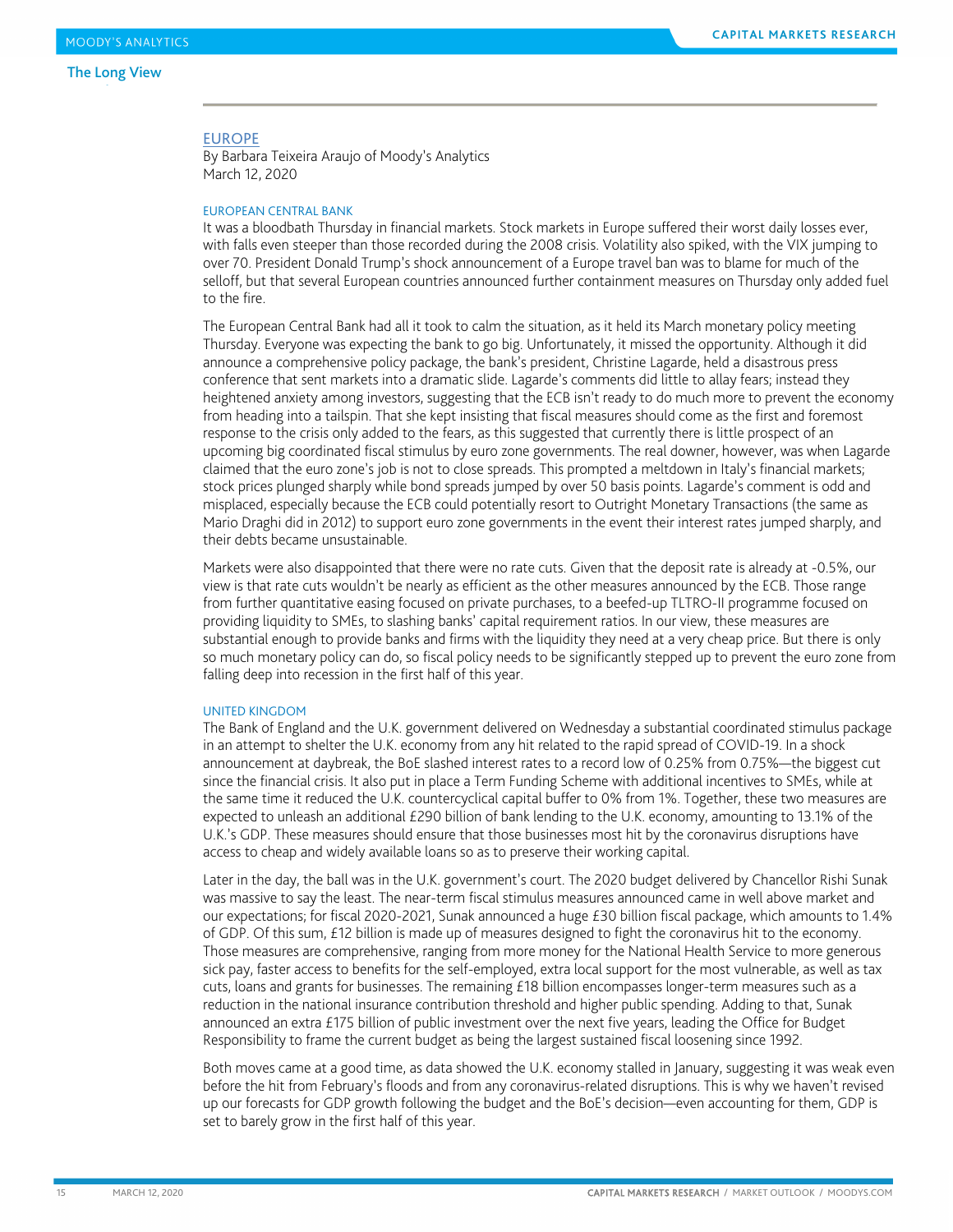#### The Long View de la construcción de la construcción de la construcción de la construcción de la construcción de la construcc

#### ASIA PACIFIC

By Katrina Ell of Moody's Analytics March 12, 2020

#### **GLOBAL**

The coronavirus has knocked global growth expectations for 2020 off course. Expectations that the global economy would be on a stronger footing in 2020, following the signing by the U.S. and China of the Phase One trade agreement mid-January, never happened. The coronavirus has led to significant downward revisions in our expectations for GDP growth across the major economies in 2020. While a health epidemic typically brings a strong revival in activity after containment, the COVID-19 outbreak has not reached that point, and the economic toll has increased. The economic cost of the virus on the global economy will ultimately be determined by the length of time taken to contain it and the number of infections.

Global growth is expected to be 1.9% in 2020, according to our March baseline update, after an expected 2.6% in our January update, which is also referred to as our pre-COVID-19 baseline. China's GDP is expected rise by 4.6% in 2020, 1.6 percentage points weaker than our expectations in January.

#### **CHINA**

The hit to China's economy has been severe. Large cities were shut down for an extended period, impacting business operations, disrupting supply chains, cancelling travel plans, and halting discretionary consumption. China's economy is returning to work but is not expected to be back to full capacity soon. The virus has not been contained, so quarantine restrictions remain in some parts. The government's encouragement to resume work adds to risks of a secondary flare-up in infections.

To cushion the blow to households and firms, China's policy response has been targeted and varied since the COVID-19 outbreak. Monetary measures have included reductions to loan prime rates, medium-term lending facilities, and reserve requirement ratio reductions. In addition, the government has provided a number of measures including support for small and medium-size enterprises, or SMEs, including postponed interest payments, no penalties on overdue loans within a specified period, reduced government fees, and interest payments in some circumstances deferred until 30 June. The government also introduced subsidies to eligible firms impacted by COVID-19. These include partially or completely waiving government rent and refunding social insurance payments for some firms. Other moves include easier provisioning of social security benefits to households.

#### ASIA

Outside of China, substantial fiscal stimulus measures have been announced by Hong Kong, South Korea, Singapore, Malaysia, Indonesia, Thailand, and most recently, Japan. Hong Kong has announced a record budget deficit for this financial year and the next. In Singapore, the budget deficit will widen to 2.1% in fiscal 2020, its largest in a decade.

Japan's spending package is worth US\$9.6 billion and mostly aimed at supporting businesses impacted by the virus. It includes zero-interest loans for small to medium-size businesses hurt by sales that are at least 15% and 20% lower, respectively. Firms and individuals with sales dropping by 5% to 14% can apply for loans with an interest rate of less than 1%. There are also subsidies for workers who need to take time away because of school closures following the outbreak. This is in addition to the spending package announced in early February to provide lowinterest loans to virus-exposed sectors including tourism.

Whether Japan will proceed with the Tokyo Summer Olympics, scheduled for late July through early August, remains unclear. With the number of infections still rising and travel restrictions in place across the globe, the situation is highly uncertain. But if the planned Olympics were to be cancelled, rather than postponed, this would be a significant blow to Japan's economy, which struggled through 2019 with the U.S.-China trade war hurting trade flows and the consumption tax hike on 1 October, as consumption was already on a shaky footing. COVID-19 has only deepened the pain. Our baseline assumption is that Japan's GDP will contract by 0.6% in 2020.

On the monetary policy front, Indonesia, the Philippines and Thailand reduced their policy rates in February. Each of these central banks citied concerns about the damage the coronavirus has already caused and dampened outlooks. In March, Malaysia and Australia reduced their policy rates and South Korea unveiled targeted liquidity support to impacted businesses.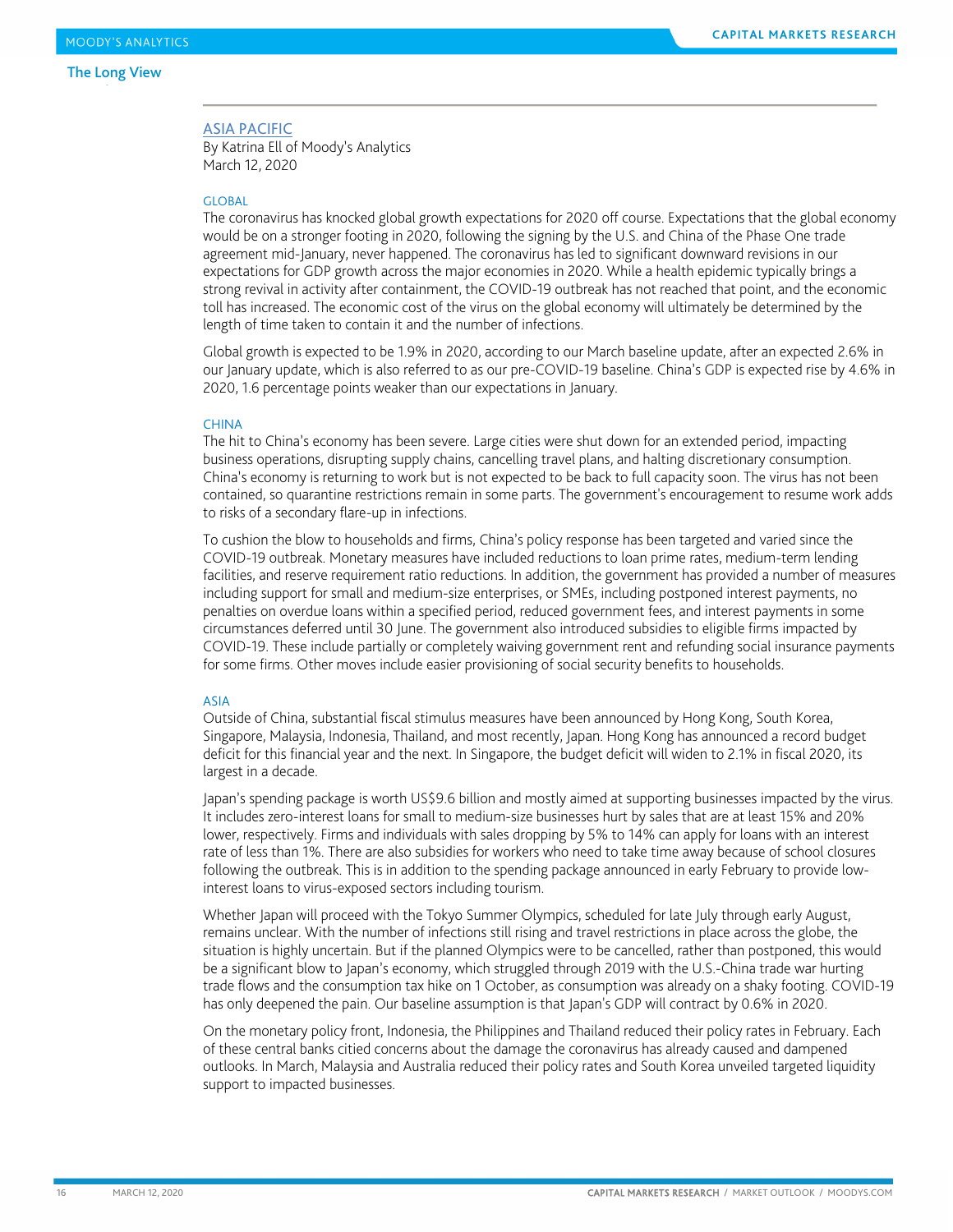### <span id="page-16-0"></span>Ratings Round-Up

### All U.S. Changes Are Downgrades

By Steven Shields

FIGURE 1

U.S. rating changes were decisively negative as risks associated with the novel coronavirus and the oil price collapse weigh on company credit outlooks. For the week ended January 28, downgrades accounted for all 12 rating changes. Like last week, U.S. energy firms experienced the most drastic downgrades in the week. Centerpoint Energy Houston was among the largest downgrades in terms of debt affected (\$4.1 billion), with its senior secured notes falling down one notch to A2 from A1. CenterPoint Energy Houston Electric LLC's credit profile reflects its low business risk as a transmission and distribution utility operating in Texas, where we view the regulatory environment to be generally credit supportive. Diamond Offshore Drilling Inc.'s credit outlook was downgraded as the firm contends with weak fundamentals across the offshore drilling industry with credit metrics continuing to worsen in 2020 as utilization for the Ocean GreatWhite semisubmersible rig looks to be lower than Moody's Investors Service anticipated. As a result, Diamond's senior unsecured notes were lowered to Caa2 from B3 previously. Moody's downgraded Newell Brands Inc. unsecured rating to Ba1 on March 9. The company outlook remains negative as weak operating performance, a rising dividend payout ratio, and the firm's decision to retain a collection of commercial products businesses will result in continued high financial leverage.

European rating activity was only marginally better in the period with upgrades accounting for two of the 10 total changes. Moody's Investors Service downgraded Sasol Limited's long-term rating to Ba1 from Baa3. The decision to downgrade the rating reflects Moody's view that Sasol's financial leverage will remain elevated over the next two years and that the pace of deleveraging is vulnerable to event risks and challenging market conditions globally and domestically. Moody's issued a credit opinion on March 10 for Wessex Water Services Finance Plc, which resulted in its senior unsecured notes to be downgraded from A3 to Baa1. The outlook remains stable, but more demanding efficiency and performance targets, along with a material cut in allowed returns for the next regulatory period, will likely increase cash flow volatility and worsen other financial metrics. The ratings adjustment affected roughly \$2.1 billion in outstanding debt.



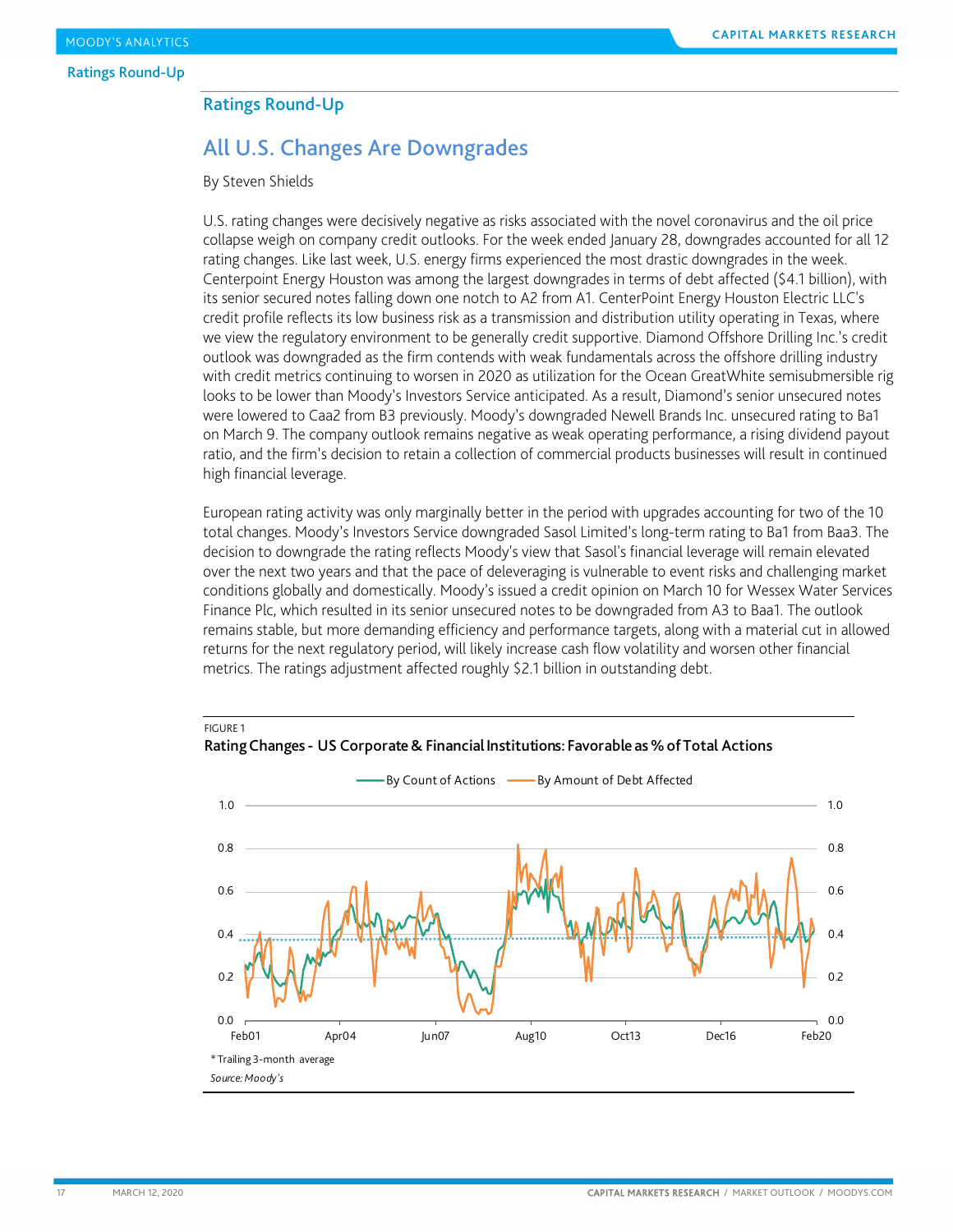### Ratings Round-Up

| <b>FIGURE 2</b><br>Rating Key |                                     |                |                                     |
|-------------------------------|-------------------------------------|----------------|-------------------------------------|
| <b>BCF</b>                    | Bank Credit Facility Rating         | MМ             | Money-Market                        |
| <b>CFR</b>                    | Corporate Family Rating             | <b>MTN</b>     | MTN Program Rating                  |
| CP.                           | <b>Commercial Paper Rating</b>      | <b>Notes</b>   | <b>Notes</b>                        |
| <b>FSR</b>                    | Bank Financial Strength Rating      | <b>PDR</b>     | Probability of Default Rating       |
| <b>IFS</b>                    | Insurance Financial Strength Rating | <b>PS</b>      | Preferred Stock Rating              |
| IR.                           | <b>Issuer Rating</b>                | <b>SGLR</b>    | Speculative-Grade Liquidity Rating  |
| <b>IrSub</b>                  | Junior Subordinated Rating          | <b>SLTD</b>    | Short- and Long-Term Deposit Rating |
| <b>LGD</b>                    | Loss Given Default Rating           | <b>SrSec</b>   | Senior Secured Rating               |
| <b>LTCF</b>                   | Long-Term Corporate Family Rating   | <b>SrUnsec</b> | Senior Unsecured Rating             |
| <b>LTD</b>                    | Long-Term Deposit Rating            | <b>SrSub</b>   | Senior Subordinated                 |
| LTIR                          | Long-Term Issuer Rating             | <b>STD</b>     | Short-Term Deposit Rating           |

#### FIGURE 3

### Rating Changes: Corporate & Financial Institutions –US

| <b>Date</b>     | Company                                                                         | <b>Sector</b> | <b>Rating</b>                   | Amount<br>(\$ Million) Down | U <sub>p</sub> / | Old<br><b>LTD</b> | <b>New</b><br><b>LTD</b> | Old<br><b>STD</b><br><b>Rating Rating Rating Rating</b> | <b>New</b><br><b>STD</b> | <b>IG/SG</b> |
|-----------------|---------------------------------------------------------------------------------|---------------|---------------------------------|-----------------------------|------------------|-------------------|--------------------------|---------------------------------------------------------|--------------------------|--------------|
|                 | CENTERPOINT ENERGY, INC.-<br>3/4/20 CENTERPOINT ENERGY HOUSTON<br>ELECTRIC, LLC | Utility       | SrSec/BCF/LTIR                  | 4,015                       | D                | A1                | A <sub>2</sub>           |                                                         |                          | IG           |
| 3/4/20          | PIONEER ENERGY SERVICES CORP.                                                   | Industrial    | SrUnsec/SrSec<br>/BCF/LTCFR/PDR | 300                         | D                | Caa <sub>2</sub>  | Ca                       |                                                         |                          | SG           |
|                 | 3/4/20 LSC COMMUNICATIONS, INC.                                                 | Industrial    | SrSec/BCF<br>/LTCFR/PDR         | 900                         | D                | B <sub>3</sub>    | Ca                       |                                                         |                          | SG           |
|                 | 3/5/20 HUNT OIL COMPANY                                                         | Industrial    | LTIR                            |                             | D                | B <sub>2</sub>    | B <sub>3</sub>           |                                                         |                          | SG           |
| 3/5/20          | LONGVIEW INTERMEDIATE<br><b>HOLDINGS C, LLC</b>                                 | Utility       | SrSec/BCF                       |                             | D                | Caa1              | Ca                       |                                                         |                          | SG           |
| 3/5/20          | CHIEF POWER FINANCE, LLC                                                        | Industrial    | SrSec/BCF                       |                             | D                | Caa1              | Ca                       |                                                         |                          | SG           |
| 3/6/20          | NEENAH ENTERPRISES, INC.<br>-NEENAH FOUNDRY COMPANY                             | Industrial    | SrSec/BCF<br>/LTCFR/PDR         |                             | D                | Caa1              | Caa <sub>2</sub>         |                                                         |                          | SG           |
|                 | 3/6/20 VINE OIL & GAS, LP                                                       | Industrial    | SrUnsec<br>/LTCFR/PDR           | 910                         | D                | Caa2              | Ca                       |                                                         |                          | SG           |
| 3/9/20          | <b>LOEWS CORPORATION</b><br>-DIAMOND OFFSHORE DRILLING,<br>INC.                 | Industrial    | SrUnsec<br>/LTCFR/PDR           | 2,000                       | D                | B <sub>3</sub>    | Caa <sub>2</sub>         |                                                         |                          | SG           |
| 3/9/20          | NEWELL BRANDS INC.                                                              | Industrial    | SrUnsec<br>/MTN/CP              | 5,685                       | D                | Baa3              | Ba1                      | $P-3$                                                   | NP                       | IG           |
| 3/9/20          | <b>IILL HOLDINGS LLC</b><br>-JILL ACQUISITION LLC                               | Industrial    | SrSec/BCF<br>/LTCFR/PDR         |                             | D                | B <sub>2</sub>    | Caa1                     |                                                         |                          | SG           |
| 3/9/20          | STRATEGIC MATERIALS HOLDING<br>CORP.                                            | Industrial    | SrSec/BCF<br>/LTCFR/PDR         |                             | D                | B <sub>3</sub>    | Caa3                     |                                                         |                          | SG           |
| Source: Moody's |                                                                                 |               |                                 |                             |                  |                   |                          |                                                         |                          |              |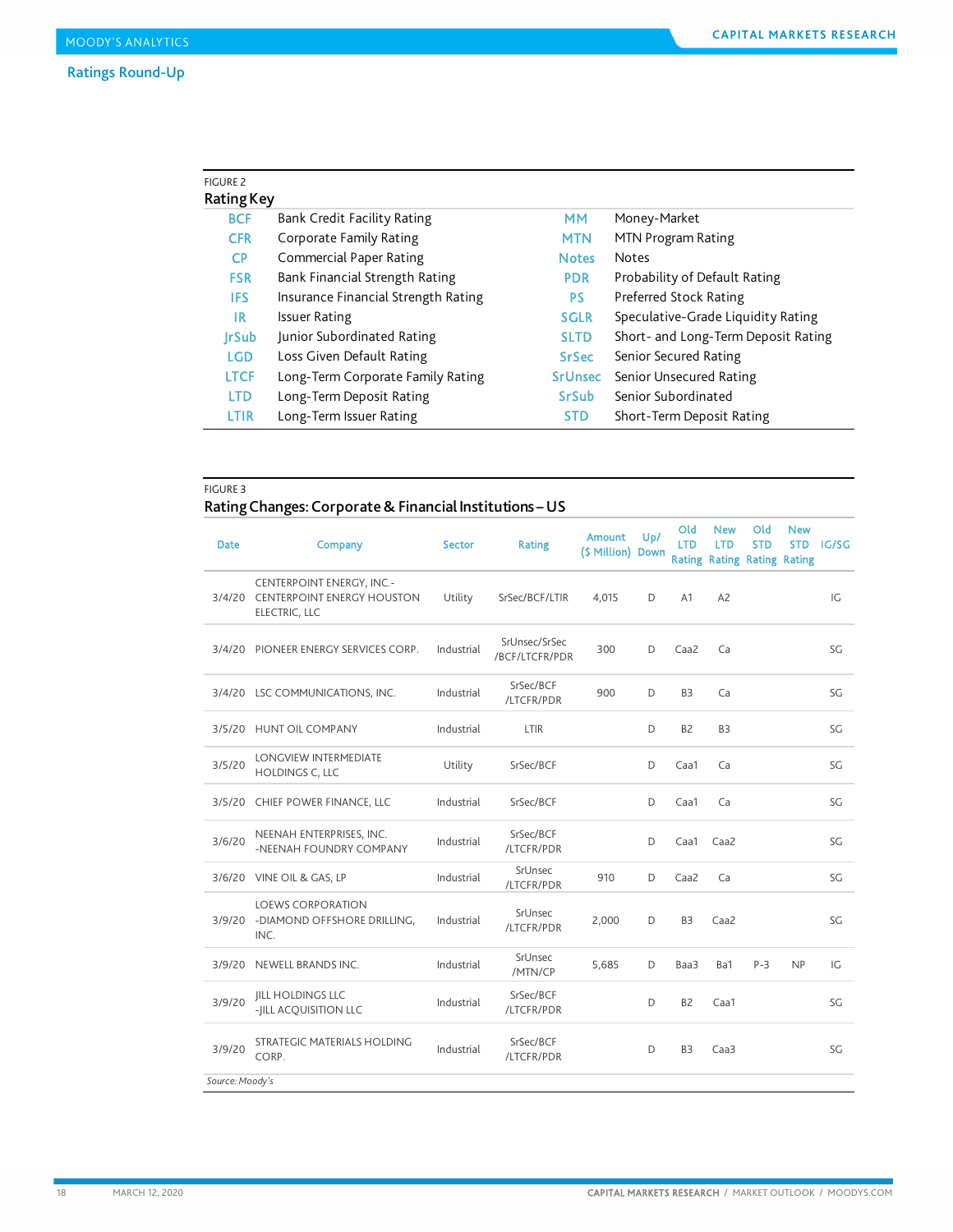### Ratings Round-Up

### FIGURE 4 Rating Changes: Corporate & Financial Institutions – Europe

| <b>Date</b>                | Company                                                                                               | <b>Sector</b> | <b>Rating</b>               | <b>Amount</b><br>(\$ Million) Down | Up/ | Old<br><b>LTD</b> | <b>New</b><br><b>LTD</b><br><b>Rating Rating Rating Rating</b> | Old<br><b>STD</b> | <b>New</b><br><b>STD</b> | G <br>SG | <b>Country</b>                  |
|----------------------------|-------------------------------------------------------------------------------------------------------|---------------|-----------------------------|------------------------------------|-----|-------------------|----------------------------------------------------------------|-------------------|--------------------------|----------|---------------------------------|
| 3/5/20                     | <b>SPAREBANK 1 NORD-</b><br><b>NORGE</b>                                                              | Financial     | SrUnsec/LTIR<br>/LTD/MTN/PS | 865                                | U   | A <sub>1</sub>    | Aa3                                                            |                   |                          | IG       | <b>NORWAY</b>                   |
| 3/5/20                     | <b>YTL POWER</b><br><b>INTERNATIONAL</b><br><b>BERHAD-WESSEX WATER</b><br><b>SERVICES FINANCE PLC</b> | Industrial    | SrUnsec                     | 2,085                              | D   | A3                | Baa1                                                           |                   |                          | IG       | <b>UNITED</b><br><b>KINGDOM</b> |
| 3/5/20                     | SASOL LIMITED-SASOL<br><b>FINANCING</b><br><b>INTERNATIONAL LIMITED</b>                               | Industrial    | SrUnsec/STIR                | 3,250                              | D   | Baa3              | Ba1                                                            | $P-3$             | NP                       | IG       | <b>ISLE OF MAN</b>              |
| 3/5/20                     | <b>SPAREBANK1</b><br>OSTLANDET                                                                        | Financial     | SrUnsec<br>/LTIR/LTD/MTN    | 1,608                              | U   | A <sub>1</sub>    | Aa3                                                            |                   |                          | IG       | <b>NORWAY</b>                   |
| 3/5/20                     | <b>TRAVELEX HOLDINGS</b><br>LIMITED-TRAVELEX<br><b>FINANCING PLC</b>                                  | Industrial    | SrSec<br>/LTCFR/PDR         | 407                                | D   | B <sub>3</sub>    | Caa1                                                           |                   |                          | SG       | <b>UNITED</b><br><b>KINGDOM</b> |
| 3/5/20                     | THE VERY GROUP<br>LIMITED                                                                             | Industrial    | SrSec<br>/LTCFR/PDR         | 717                                | D   | B <sub>2</sub>    | B <sub>3</sub>                                                 |                   |                          | SG       | <b>UNITED</b><br><b>KINGDOM</b> |
| 3/9/20                     | <b>INTRALOT S.A.</b>                                                                                  | Industrial    | SrUnsec<br>/LTCFR/PDR       | 848                                | D   | Caa1              | Caa2                                                           |                   |                          | SG       | <b>GREECE</b>                   |
| 3/10/20<br>Source: Moody's | <b>ENCE ENERGIA Y</b><br>CELULOSA, S.A.                                                               | Industrial    | <b>LTCFR/PDR</b>            |                                    | D   | Ba2               | Ba3                                                            |                   |                          | SG       | SPAIN                           |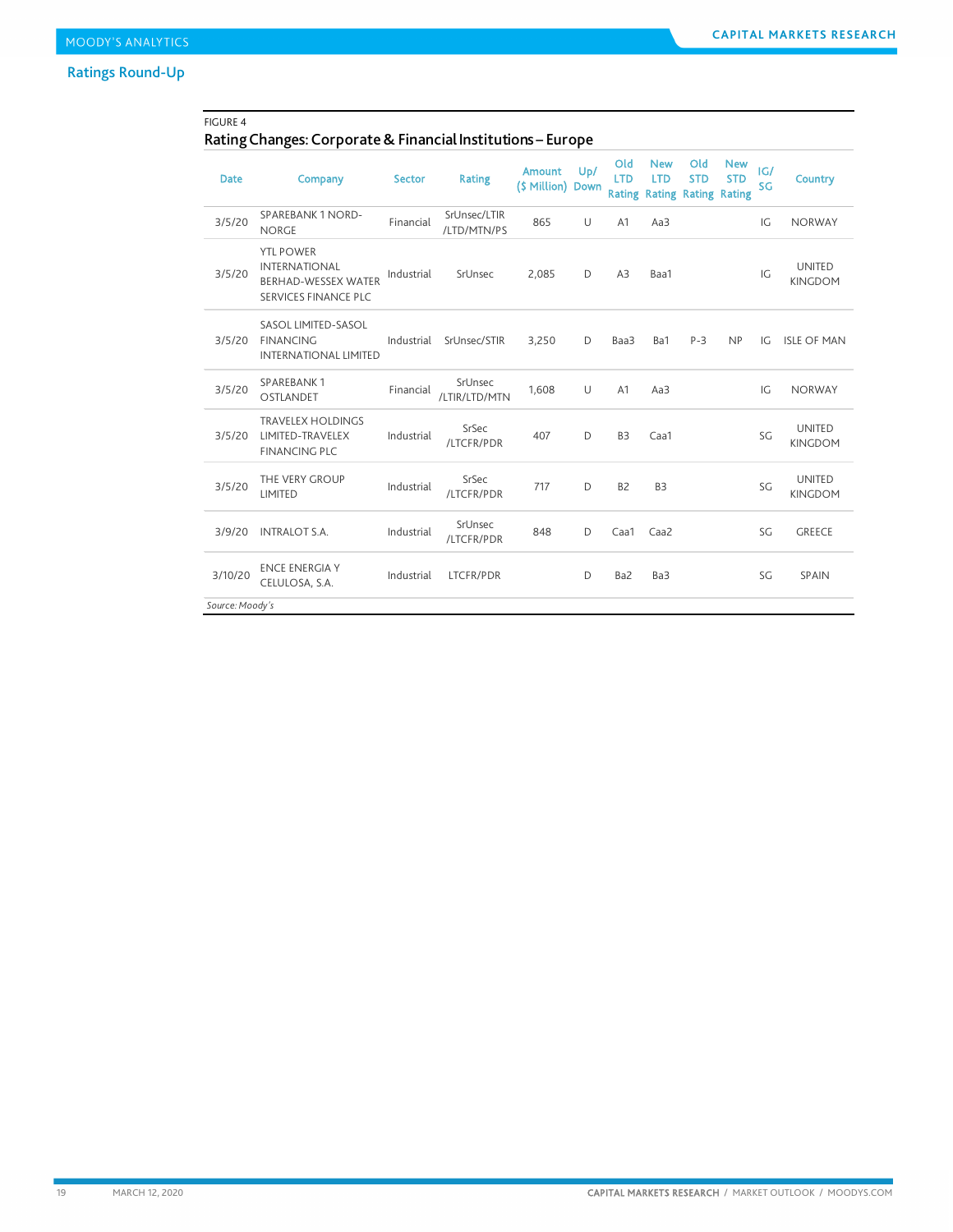#### Market Data

### <span id="page-19-0"></span>Market Data

### Spreads





Figure 2: 5-Year Median Spreads-Global Data (High Yield)

2003 2004 2005 2006 2007 2008 2009 2010 2011 2012 2013 2014 2015 2016 2017 2018 2019 2020 *Source: Moody's*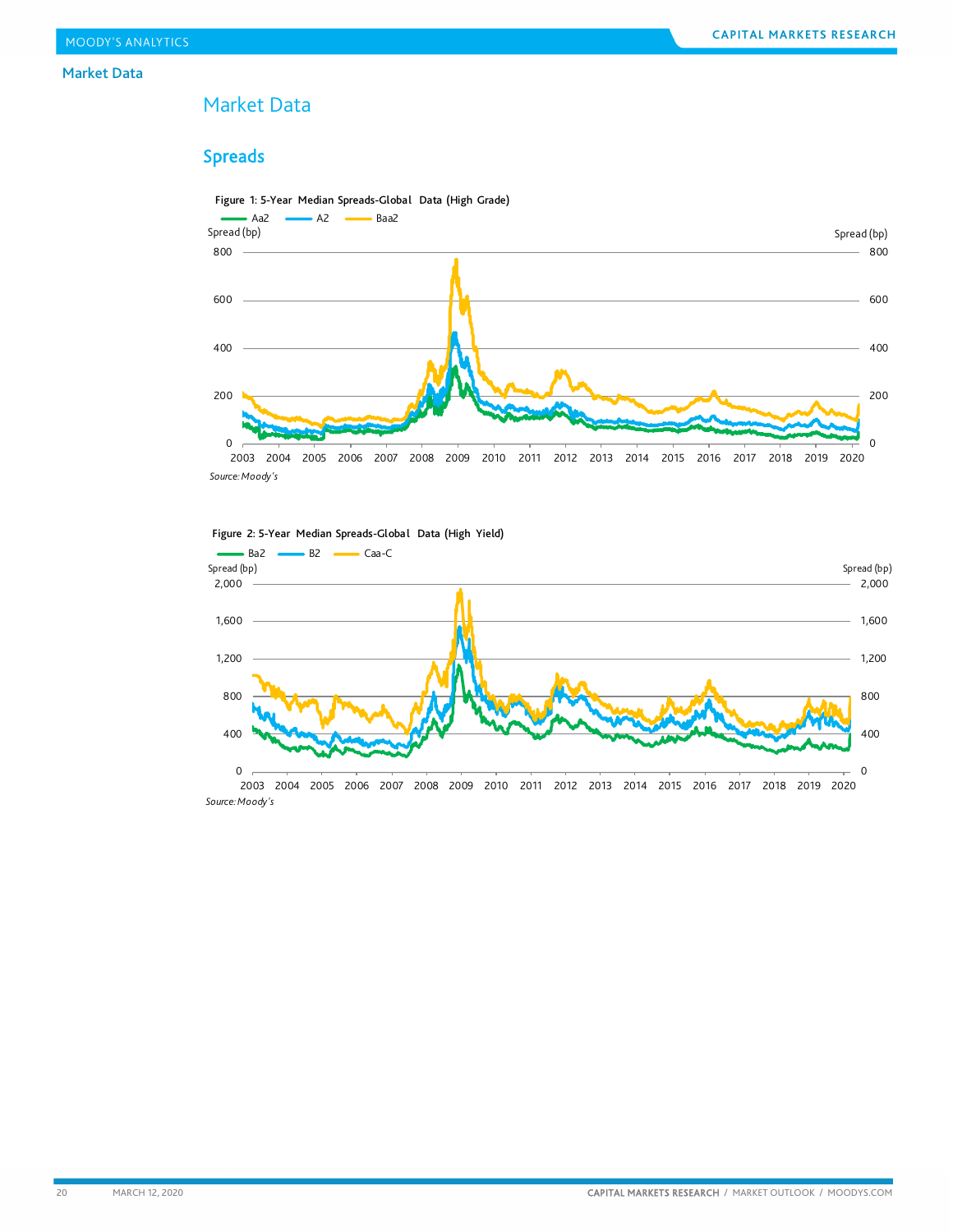### CDS Movers

### Figure 3. CDS Movers - US (March 5, 2020 – March 11, 2020)

| <b>CDS Implied Rating Rises</b>   | <b>CDS Implied Ratings</b> |                |                       |
|-----------------------------------|----------------------------|----------------|-----------------------|
| <b>Issuer</b>                     | Mar. 11                    | Mar. 4         | <b>Senior Ratings</b> |
| YRC Worldwide Inc.                | Caa1                       |                | Caa1                  |
| American Tower Corporation        | Ba1                        | B <sub>1</sub> | Baa3                  |
| Qwest Corporation                 | Ba2                        | B <sub>2</sub> | Ba2                   |
| Rite Aid Corporation              | Caa2                       |                | Caa <sub>3</sub>      |
| Service Corporation International | Ba1                        | B <sub>1</sub> | Ba3                   |
| Clorox Company (The)              | A <sub>2</sub>             | Baa2           | Baa1                  |
| Scripps (E.W.) Company (The)      | A <sub>2</sub>             | Baa2           | B <sub>3</sub>        |
| Cummins, Inc.                     | A <sub>2</sub>             | Baa2           | A <sub>2</sub>        |
| Intuit Inc.                       | A3                         | Baa3           | A3                    |
| Credit Suisse (USA), Inc.         | A3                         | Baa3           | A <sub>1</sub>        |

| <b>CDS Implied Rating Declines</b>   | <b>CDS Implied Ratings</b> |        |                       |
|--------------------------------------|----------------------------|--------|-----------------------|
| <b>Issuer</b>                        | <b>Mar. 11</b>             | Mar. 4 | <b>Senior Ratings</b> |
| Darden Restaurants, Inc.             | Baa3                       | Aa3    | Baa2                  |
| Boeing Company (The)                 | B <sub>2</sub>             | Baa3   | Baa1                  |
| Chevron Corporation                  | Baa2                       | Aa3    | Aa2                   |
| Kinder Morgan Energy Partners, L.P.  | Baa2                       | Aa3    | Baa2                  |
| Halliburton Company                  | B <sub>2</sub>             | Baa3   | Baa1                  |
| Noble Energy, Inc.                   | B <sub>3</sub>             | Ba1    | Baa3                  |
| Toyota Motor Credit Corporation      | A <sub>2</sub>             | Aa1    | Aa3                   |
| Williams Companies, Inc. (The)       | B <sub>2</sub>             | Ba1    | Baa3                  |
| Plains All American Pipeline L.P.    | B <sub>2</sub>             | Ba1    | Ba1                   |
| United Rentals (North America), Inc. | B <sub>2</sub>             | Ba1    | Ba3                   |

| <b>CDS Spread Increases</b>         |                       |                | <b>CDS Spreads</b> |                    |
|-------------------------------------|-----------------------|----------------|--------------------|--------------------|
| <b>Issuer</b>                       | <b>Senior Ratings</b> | <b>Mar. 11</b> | Mar. 4             | <b>Spread Diff</b> |
| Frontier Communications Corporation | Caa <sub>3</sub>      | 22,626         | 7,470              | 15,156             |
| Chesapeake Energy Corporation       | Caa <sub>3</sub>      | 10,056         | 6,122              | 3,934              |
| Nabors Industries, Inc.             | B <sub>1</sub>        | 3,952          | 928                | 3,023              |
| Diamond Offshore Drilling, Inc.     | Caa2                  | 2.901          | 1,261              | 1,640              |
| Neiman Marcus Group LTD LLC         | Ca                    | 6.251          | 4,812              | 1,438              |
| Penney (J.C.) Corporation, Inc.     | Caa <sub>3</sub>      | 4,462          | 3.144              | 1,318              |
| Occidental Petroleum Corporation    | Baa3                  | 666            | 172                | 494                |
| American Airlines Group Inc.        | <b>B1</b>             | 964            | 486                | 478                |
| Royal Caribbean Cruises Ltd.        | Baa2                  | 726            | 258                | 468                |
| Apache Corporation                  | Baa3                  | 619            | 152                | 466                |

| <b>CDS Spread Decreases</b>        |                       |         | <b>CDS Spreads</b> |                    |
|------------------------------------|-----------------------|---------|--------------------|--------------------|
| <b>Issuer</b>                      | <b>Senior Ratings</b> | Mar. 11 | Mar. 4             | <b>Spread Diff</b> |
| AutoNation, Inc.                   | Baa3                  | 410     | 463                | $-53$              |
| Cablevision Systems Corporation    | B <sub>3</sub>        | 393     | 443                | -50                |
| DPL Inc.                           | Ba1                   | 327     | 371                | $-45$              |
| AmerisourceBergen Corporation      | Baa2                  | 78      | 96                 | $-18$              |
| United States Cellular Corporation | Ba1                   | 148     | 166                | $-18$              |
| Computer Sciences Corporation      | Baa2                  | 158     | 175                | $-17$              |
| Mack-Cali Realty, L.P.             | Ba2                   | 112     | 128                | $-16$              |
| <b>Owest Corporation</b>           | Ba2                   | 206     | 221                | $-15$              |
| Service Corporation International  | Ba3                   | 156     | 171                | $-15$              |
| Juniper Networks, Inc.             | Baa2                  | 100     | 112                | $-13$              |
| Source: Moody's, CMA               |                       |         |                    |                    |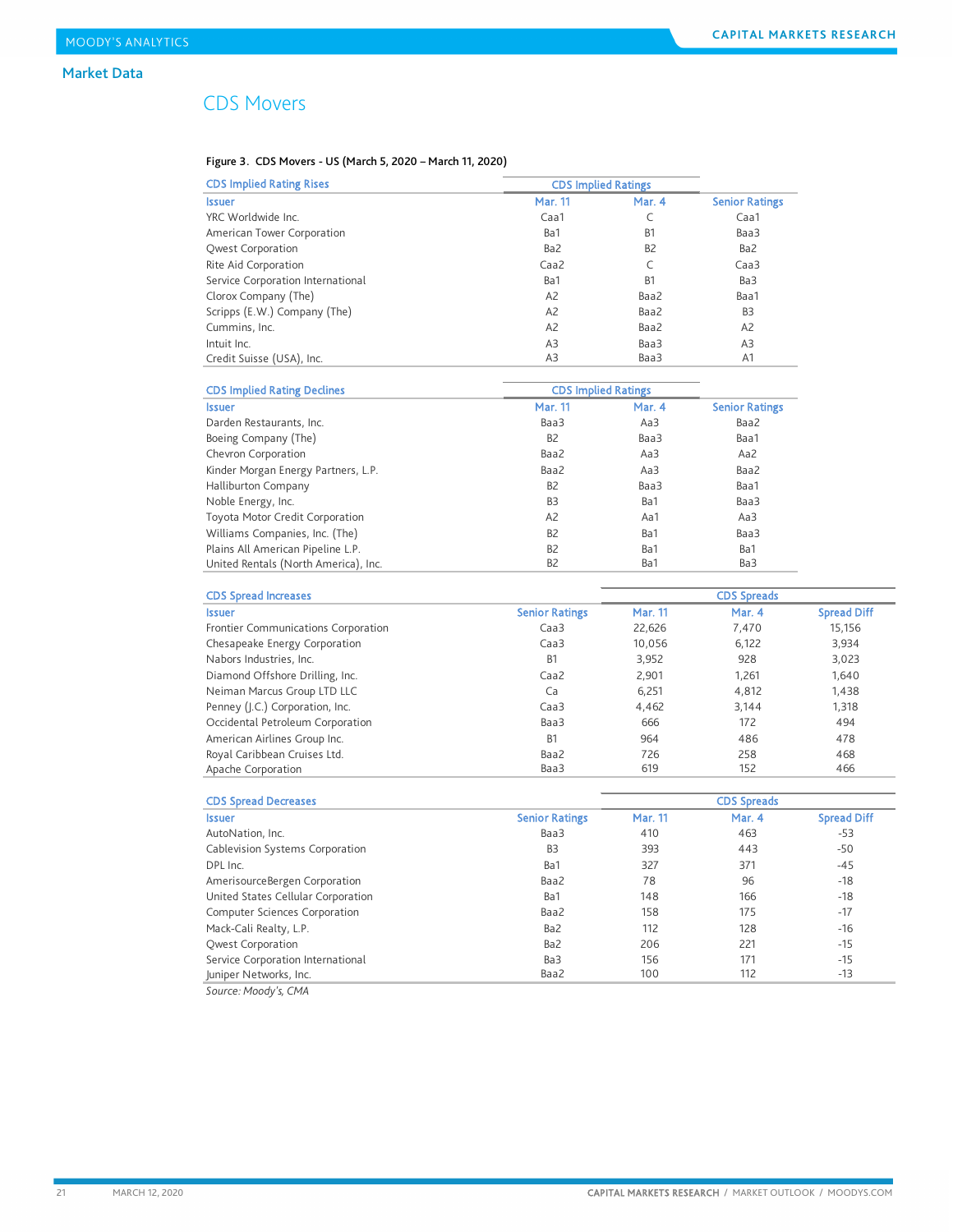### Market Data

#### Figure 4. CDS Movers - Europe (March 5, 2020 – March 11, 2020)

| <b>CDS Implied Rating Rises</b> | <b>CDS Implied Ratings</b> |                 |                       |
|---------------------------------|----------------------------|-----------------|-----------------------|
| <b>Issuer</b>                   | <b>Mar. 11</b>             | Mar. 4          | <b>Senior Ratings</b> |
| DZ BANK AG                      | A2                         | Baa2            | Aa1                   |
| Iceland Bondco plc              | Caa2                       | C               | Caa2                  |
| Allied Irish Banks, p.l.c.      | A3                         | Baa2            | A <sub>2</sub>        |
| Investor AB                     | A <sub>1</sub>             | A3              | Aa3                   |
| <b>EWE AG</b>                   | Baa3                       | Ba2             | Baa1                  |
| Atlas Copco AB                  | A3                         | Baa2            | A <sub>2</sub>        |
| Novafives S.A.S.                | Caa <sub>3</sub>           | C               | Caa2                  |
| Stagecoach Group Plc            | Baa1                       | Baa3            | Baa3                  |
| Dexia Credit Local              | Ba1                        | Ba <sub>2</sub> | Baa3                  |
| UniCredit Bank AG               | A <sub>2</sub>             | A3              | A <sub>2</sub>        |

| <b>CDS Implied Rating Declines</b>            | <b>CDS Implied Ratings</b> |        |                       |
|-----------------------------------------------|----------------------------|--------|-----------------------|
| <b>Issuer</b>                                 | <b>Mar. 11</b>             | Mar. 4 | <b>Senior Ratings</b> |
| Total S.A.                                    | Baa2                       | Aa2    | Aa3                   |
| Equinor ASA                                   | A3                         | Aa1    | Aa2                   |
| Royal Dutch Shell Plc                         | Baa2                       | Aa3    | Aa2                   |
| Banco Santander S.A. (Spain)                  | A3                         | Aa2    | A <sub>2</sub>        |
| Credit Agricole S.A.                          | A <sub>2</sub>             | Aa1    | Aa3                   |
| Credit Agricole Corporate and Investment Bank | A <sub>2</sub>             | Aa1    | Aa3                   |
| Vinci S.A.                                    | A <sub>2</sub>             | Aa1    | A <sub>3</sub>        |
| Deutsche Lufthansa Aktiengesellschaft         | B <sub>2</sub>             | Ba1    | Baa3                  |
| France, Government of                         | Aa3                        | Aaa    | Aa2                   |
| Spain, Government of                          | Baa1                       | A1     | Baa1                  |

| <b>CDS Spread Increases</b>      |                       | <b>CDS Spreads</b> |        |                    |
|----------------------------------|-----------------------|--------------------|--------|--------------------|
| <b>Issuer</b>                    | <b>Senior Ratings</b> | Mar. 11            | Mar. 4 | <b>Spread Diff</b> |
| Pizza Express Financing 1 plc    | Ca                    | 7,941              | 5,768  | 2,173              |
| Boparan Finance plc              | Caa1                  | 2,439              | 1,736  | 703                |
| Selecta Group B.V.               | Caa1                  | 859                | 424    | 436                |
| Matalan Finance plc              | Caa1                  | 1.496              | 1,098  | 398                |
| Novafives S.A.S.                 | Caa <sub>2</sub>      | 1,322              | 940    | 382                |
| laguar Land Rover Automotive Plc | <b>B1</b>             | 960                | 584    | 376                |
| Stena AB                         | B <sub>3</sub>        | 850                | 494    | 356                |
| Iceland Bondco plc               | Caa2                  | 1.243              | 921    | 322                |
| CMA CGM S.A.                     | Caa1                  | 2.184              | 1,893  | 291                |
| Atlantia S.p.A.                  | Ba3                   | 445                | 225    | 219                |

| <b>CDS Spread Decreases</b>     |                       | <b>CDS Spreads</b> |        |                    |
|---------------------------------|-----------------------|--------------------|--------|--------------------|
| <b>Issuer</b>                   | <b>Senior Ratings</b> | <b>Mar. 11</b>     | Mar. 4 | <b>Spread Diff</b> |
| DZ BANK AG                      | Aa1                   | 59                 | 71     | $-12$              |
| Landesbank Baden-Wuerttemberg   | Aa3                   | 42                 | 49     | $-7$               |
| Landesbank Hessen-Thueringen GZ | Aa3                   | 43                 | 47     | $-4$               |
| Investor AB                     | Aa3                   | 47                 | 52     | $-4$               |
| Allied Irish Banks, p.l.c.      | A <sub>2</sub>        | 69                 | 72     | $-3$               |
| EWE AG                          | Baa1                  | 130                | 131    | $-2$               |
| Electrabel SA                   | Baa1                  | 92                 | 93     | $-1$               |
| Alpha Bank AE                   | Caa1                  | 616                | 616    | 0                  |
| Eksportfinans ASA               | Baa1                  | 475                | 475    | $\Omega$           |
| Eurobank Ergasias S.A.          | Caa1                  | 699                | 699    |                    |

*Source: Moody's, CMA*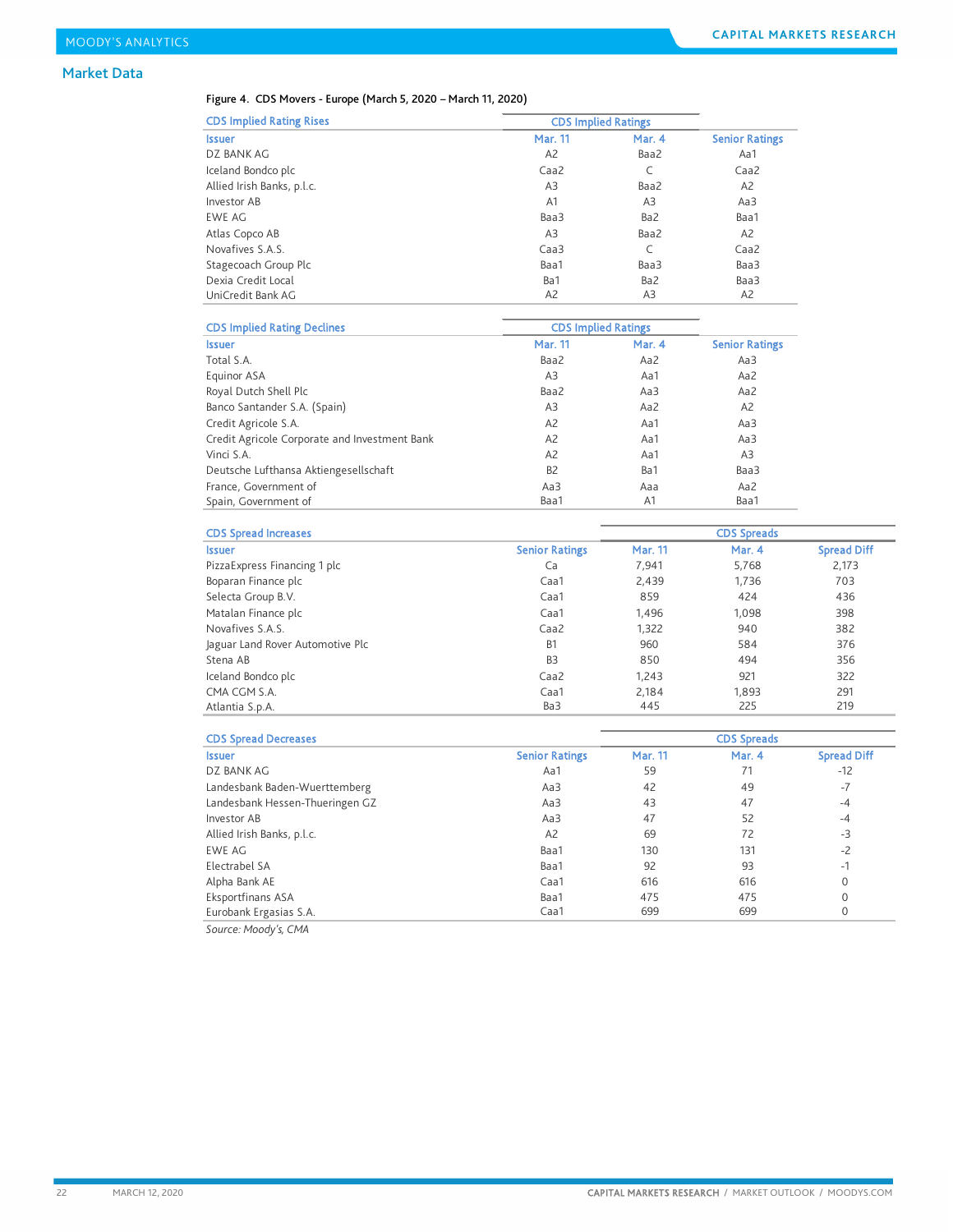#### Market Data

### Issuance



### Figure 5. Market Cumulative Issuance - Corporate & Financial Institutions: USD Denominated

Figure 6. Market Cumulative Issuance - Corporate & Financial Institutions: Euro Denominated

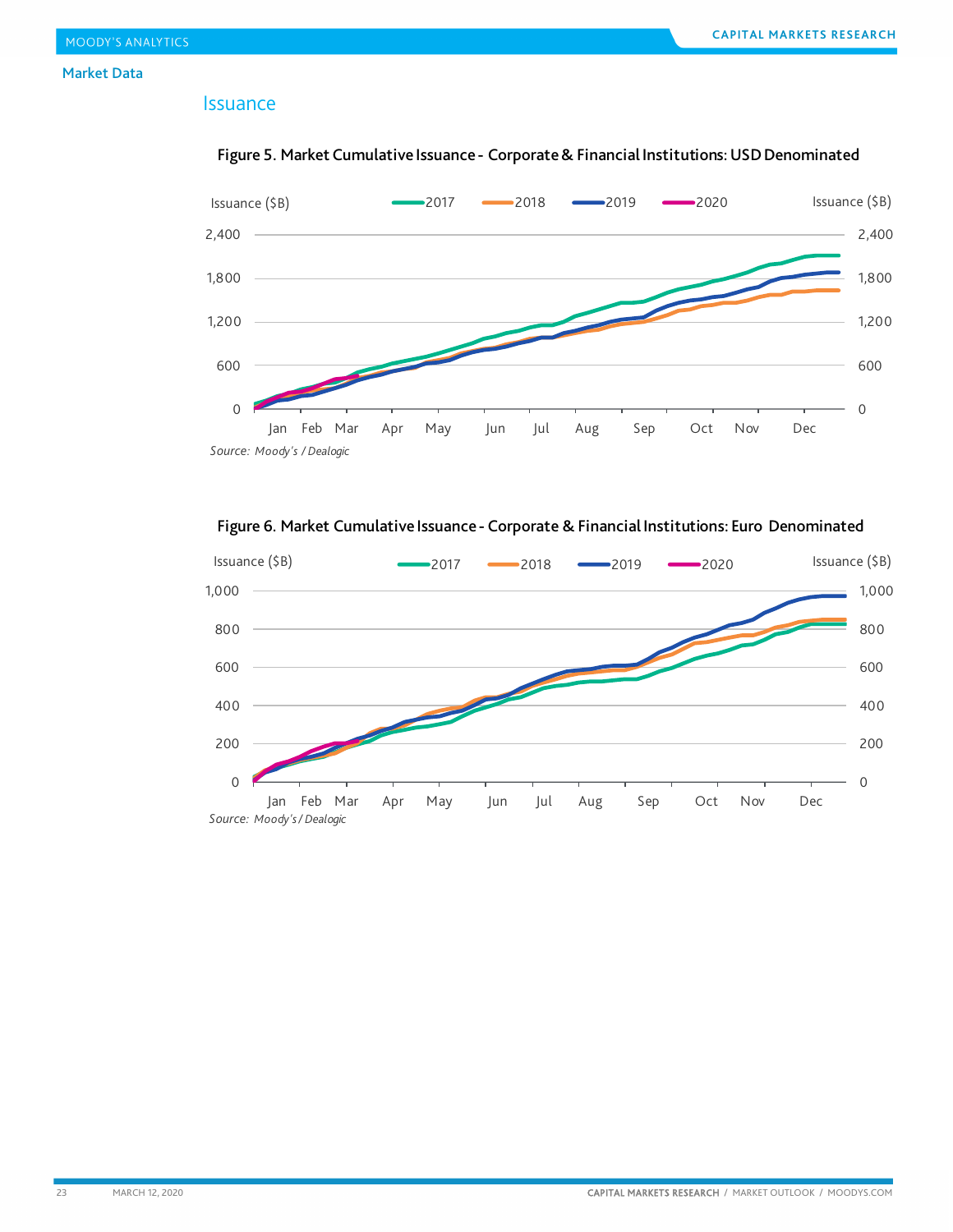|              |                  | <b>USD Denominated</b>  |          |
|--------------|------------------|-------------------------|----------|
|              | Investment-Grade | High-Yield              | Total*   |
|              | Amount           | Amount                  | Amount   |
|              | \$B              | \$Β                     | \$B      |
| Weekly       | 31.695           | 5.255                   | 38.565   |
| Year-to-Date | 305.828          | 129.909                 | 459.959  |
|              |                  | <b>Euro Denominated</b> |          |
|              | Investment-Grade | High-Yield              | $Total*$ |
|              | Amount           | Amount                  | Amount   |
|              | \$B              | \$Β                     | \$B      |
| Weekly       | 9.857            | 0.000                   | 9.915    |
| Year-to-Date | 174.590          | 35.572                  | 215.420  |

### Figure 7. Issuance: Corporate & Financial Institutions

\* Difference represents issuance with pending ratings.

*Source: Moody's/ Dealogic*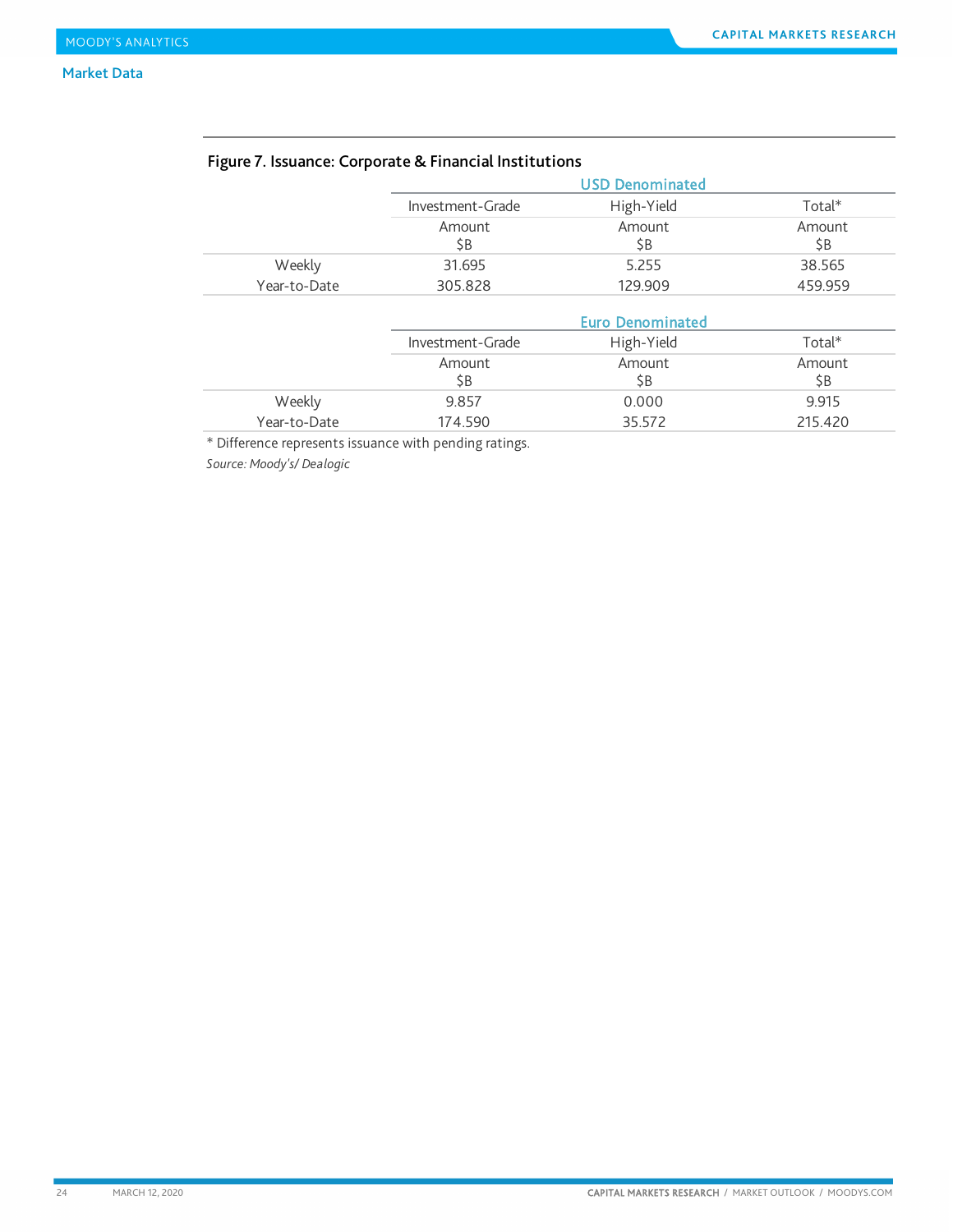<span id="page-24-0"></span>Moody's Capital Markets Research recent publications

[Fed Rate Cuts May Fall Short of Stabilizing Markets \(Capital Markets Research\)](http://www.moodys.com/researchdocumentcontentpage.aspx?docid=PBC_1216475) [Optimism Rules Despite Unfinished Slowing of Core Business Sales \(Capital Markets Research\)](http://www.moodys.com/researchdocumentcontentpage.aspx?docid=PBC_1215556) [Baa-Rated Corporates Fared Better in 2019 \(Capital Markets Research\)](http://www.moodys.com/researchdocumentcontentpage.aspx?docid=PBC_1214577) [Richly Priced Stocks Fall Short of 1999-2000's Gross Overvaluation \(Capital Markets Research\)](http://www.moodys.com/researchdocumentcontentpage.aspx?docid=PBC_1213737) [Coronavirus May Be a Black Swan Like No Other \(Capital Markets Research\)](http://www.moodys.com/researchdocumentcontentpage.aspx?docid=PBC_1212580) [How Corporate Credit Might Burst an Equity Bubble \(Capital Markets Research\)](http://www.moodys.com/researchdocumentcontentpage.aspx?docid=PBC_1211724) [Positive Earnings Outlook Requires Flat to Lower Interest Rates \(Capital Markets Research\)](http://www.moodys.com/researchdocumentcontentpage.aspx?docid=PBC_1210744) [Overvalued Equities Increase Corporate Credit's Downside Risk \(Capital Markets Research\)](http://www.moodys.com/researchdocumentcontentpage.aspx?docid=PBC_1209866) [High-Yield Rating Changes Say High-Yield Bond Spread Is Too Thin \(Capital Markets Research\)](http://www.moodys.com/researchdocumentcontentpage.aspx?docid=PBC_1208173) [Return of Christmas Past Does Not Impend \(Capital Markets Research\)](http://www.moodys.com/researchdocumentcontentpage.aspx?docid=PBC_1206534) [Next Plunge by Profits to Drive Leverage Up to 2009 High \(Capital Markets Research\)](http://www.moodys.com/researchdocumentcontentpage.aspx?docid=PBC_1204395) Corporate Bond Issuance Reflects Business [Activity's Heightened Sensitivity to Rates \(Capital Markets Research\)](http://www.moodys.com/researchdocumentcontentpage.aspx?docid=PBC_1203100) [Equities Advanced for 95% of the Yearly Declines by High-Yield Bond Spread \(Capital Markets Research\)](http://www.moodys.com/researchdocumentcontentpage.aspx?docid=PBC_1202276) [Improved Market Sentiment Is Mostly Speculative \(Capital Markets Research\)](http://www.moodys.com/researchdocumentcontentpage.aspx?docid=PBC_1201368) Loans Impart an Upward Bias to High-Yield Downgrade per Upgrade Ratio (Capital Markets Research) [VIX, EDF and National Activity Index Go Far at Explaining the High-Yield Spread \(Capital Markets Research\)](http://www.moodys.com/researchdocumentcontentpage.aspx?docid=PBC_1199570) [Worsened Fundamentals Lift Downgrades Well Above Upgrades \(Capital Markets Research\)](http://www.moodys.com/researchdocumentcontentpage.aspx?docid=PBC_1198640) [Next Recession May Lower 10-year Treasury Yield to Range of 0.5% to 1% \(Capital Markets Research\)](http://www.moodys.com/researchdocumentcontentpage.aspx?docid=PBC_1197438) [Abundant Liquidity Suppresses Defaults \(Capital Markets Research\)](http://www.moodys.com/researchdocumentcontentpage.aspx?docid=PBC_1196531) [Cheap Money in Action \(Capital Markets Research\)](http://www.moodys.com/researchdocumentcontentpage.aspx?docid=PBC_1195387) [Bond Implied Ratings Hint of More Fallen-Angel Downgrades \(Capital Markets Research\)](http://www.moodys.com/researchdocumentcontentpage.aspx?docid=PBC_1194625) [Leading Credit-Risk Indicator Signals A Rising Default Rate \(Capital Markets Research\)](http://www.moodys.com/viewresearchdoc.aspx?docid=PBC_1193539&WT.mc_id=MDCAlerts_realtime%7Eaf897351-3c32-49d9-8b68-f4e87b62d441) [Upon Further review, Aggregate Financial Metrics Worsen \(Capital Markets Research\)](http://www.moodys.com/researchdocumentcontentpage.aspx?docid=PBC_1192451) [Faster Loan Growth Would Bode Poorly for Corporate Credit Quality \(Capital Markets Research\)](https://www.moodys.com/researchdocumentcontentpage.aspx?docid=PBC_1187365) [Likelihood of a 1.88% Fed Funds Rate by End of July Soars \(Capital Markets Research\)](https://www.moodys.com/researchdocumentcontentpage.aspx?docid=PBC_1186287) Market Implied Ratings Differ on [the Likely Direction of Baa3 Ratings \(Capital Markets Research\)](https://www.moodys.com/researchdocumentcontentpage.aspx?docid=PBC_1185076) [Below-Trend Spreads Bank on Profits Growth, Lower Rates and Healthy Equities \(Capital Markets Research\)](https://www.moodys.com/researchdocumentcontentpage.aspx?docid=PBC_1183188) [Global Collapse by Bond Yields Stems from Worldwide Slowdown \(Capital Markets Research\)](https://www.moodys.com/researchdocumentcontentpage.aspx?docid=PBC_1182061) [Borrowing Restraint Likely Despite Lower Interest Rates \(Capital Markets Research\)](https://www.moodys.com/researchdocumentcontentpage.aspx?docid=PBC_1181000) [The Fed Cured 1998's Yield Curve Inversion \(Capital Markets Research\)](https://www.moodys.com/researchdocumentcontentpage.aspx?docid=PBC_1179647) [Extended Yield Curve Inversion Would Presage Wide Spreads and Many Defaults \(Capital Markets Research\)](https://www.moodys.com/researchdocumentcontentpage.aspx?docid=PBC_1178534) [Business Debt's Mild Rise Differs Drastically from 2002-2007's Mortgage Surge](https://www.moodys.com/researchdocumentcontentpage.aspx?docid=PBC_1177595) (Capital Markets Research) [Earnings Slump Would Unmask Dangers of High Leverage \(Capital Markets Research\)](https://www.moodys.com/researchdocumentcontentpage.aspx?docid=PBC_1176391) [Credit May Again Outshine Equities at Divining Markets' Near-Term Path \(Capital Markets Research\)](https://www.moodys.com/researchdocumentcontentpage.aspx?docid=PBC_1175285) [Not Even the Great Depression Could Push the Baa Default Rate Above 2% \(Capital Markets Research\)](https://www.moodys.com/researchdocumentcontentpage.aspx?docid=PBC_1173923)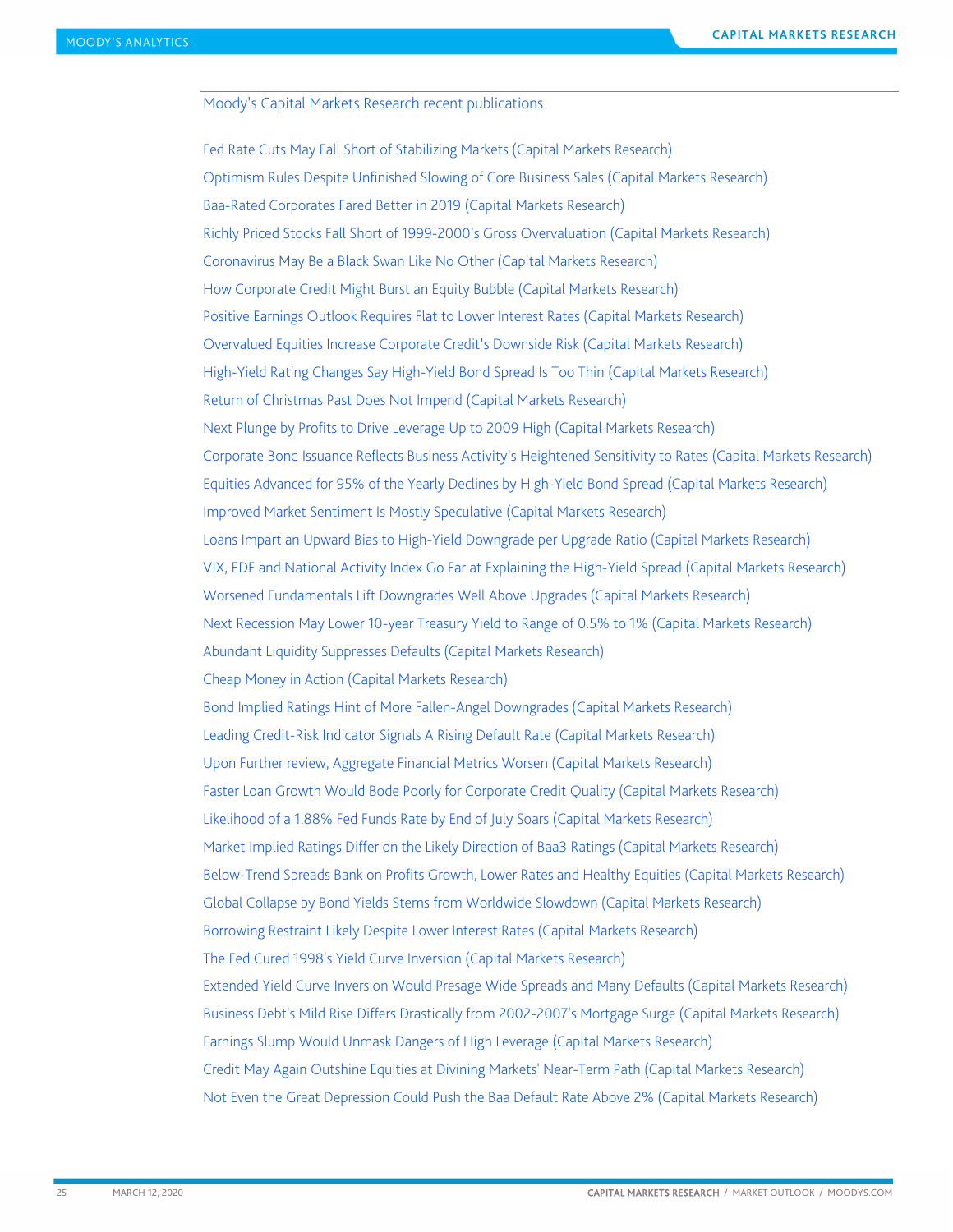#### To order reprints of this report (100 copies minimum), please call 212.553.1658.

| Report Number: 1218552           | Contact Us<br>Americas: | 1.212.553.4399       |
|----------------------------------|-------------------------|----------------------|
| Editor                           | Europe:                 | +44 (0) 20.7772.5588 |
| Reid Kanaley<br>help@economy.com | Asia:                   | 813.5408.4131        |